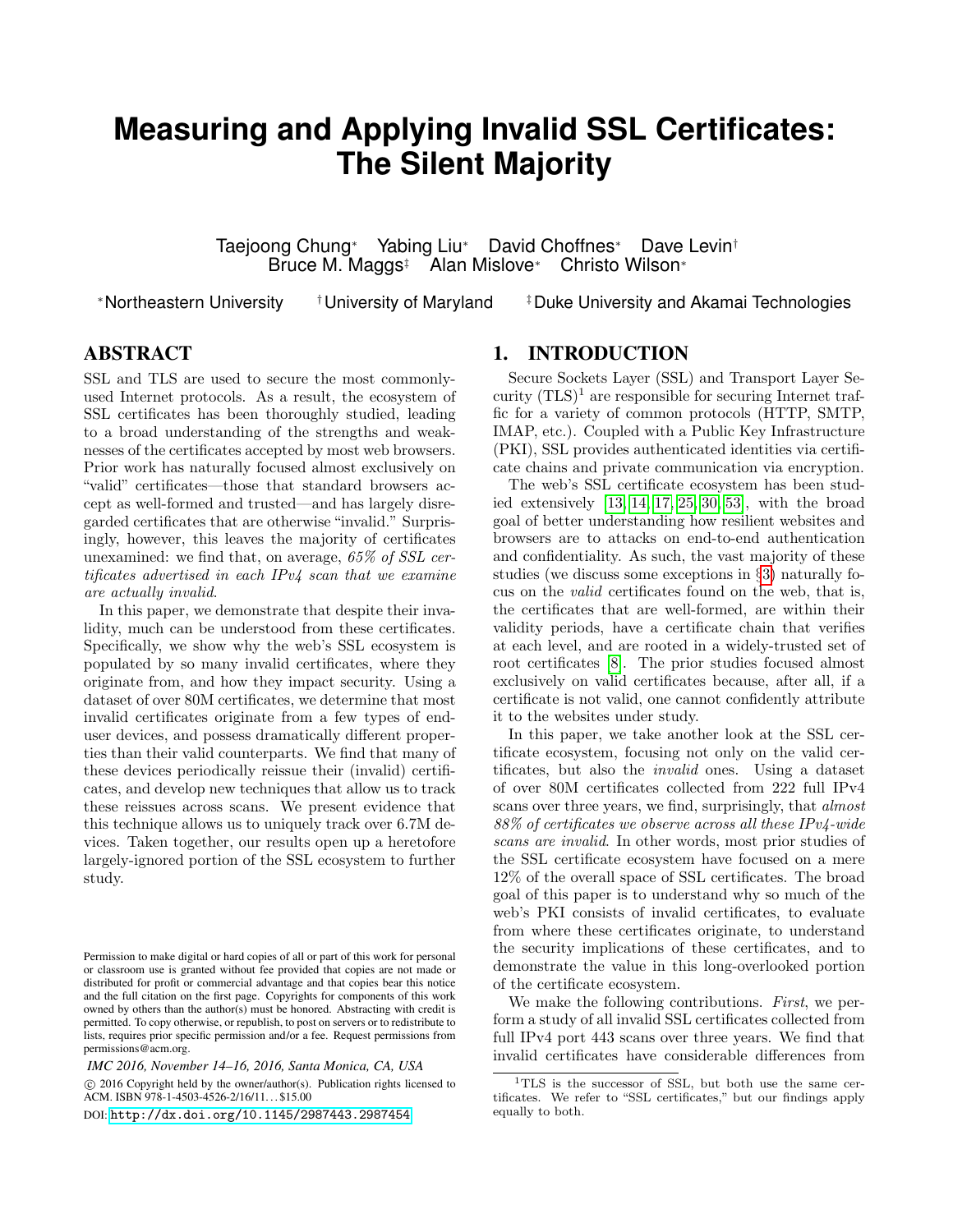their valid counterparts in terms of validity periods, lifetimes, expiration dates, and sharing of public keys.

Second, we evaluate the origins of these invalid certificates, and find that they largely originate from users' end-devices, including wireless access points, printers, VoIP phones, and cable modems (for which the certificates are used to enable "secure" remote administration). Moreover, we find that invalid certificates tend to be advertised by many fewer hosts, and that they are advertised in a very different portion of the IP address space than valid certificates.

Third, we find that many of these devices periodically reissue new (invalid) certificates, and we evaluate the behavior of such reissues. Tracking reissues of invalid certificates proves to be considerably more difficult than for valid ones, as invalid certificates often have non-unique Common Names or modify their Common Name on each reissue (whereas a valid website generally maintains its domain name as its Common Name in all of its certificates). We develop a set of techniques that allow us to *link* multiple invalid certificates that are likely to come from a single device.

Fourth, applying our techniques to link together different certificates, we demonstrate that invalid certificates can be used as a means to track millions of user devices as they change IP addresses. Our techniques offer a complementary view to those provided by other device-tracking schemes [\[1,](#page-13-1) [2,](#page-13-2) [40,](#page-14-6) [47\]](#page-14-7) in that our techniques do not require us to recruit users, and can be performed at scale; we show that we are able to track 6.7M unique end-user devices for over a year.

We make all of our code and data publicly available to the research community at

#### <https://securepki.org>

The remainder of this paper is organized as follows: we provide background in §[2](#page-1-0) and an overview of related work in §[3.](#page-2-0) We describe our dataset and methodology in §[4.](#page-2-1) In §[5,](#page-3-0) we evaluate the properties of the invalid certificates and compare them to those of valid certificates. We present and evaluate our methodology for detecting reissues of invalid certificates in §[6.](#page-7-0) In §[7,](#page-11-0) we explore using our techniques to track end-user devices, and we conclude in §[8.](#page-13-3)

## <span id="page-1-0"></span>2. BACKGROUND

SSL and TLS now secure the vast majority of online communication. Combined with the use of a PKI, they provide authentication between clients and servers, and guarantee the privacy of the communication.

SSL certificates. A certificate is a signed attestation binding a subject (called a Common Name in practice) to a public key. Typically, SSL certificates are issued by a trusted Certificate Authority (CA), which has its own certificate(s); these CA certificates are further signed by other CA certificates, terminating at a small set of selfsigned root certificates. Thus, there is a logical chain of certificates, starting from a root certificate through zero or more intermediate certificates, to a leaf certificate. Each certificate is signed with the private key corresponding to the certificate in the higher level, except the self-signed root certificate. When a client connects to an HTTPS-secured site, it must verify that the certificate advertised by the server is valid.

On the Internet, X.509 [\[8\]](#page-13-0) is the most commonly used certificate management standard. X.509 certificates typically include a subject and public key, a serial number (unique for the issuer), a validity period, acceptable usage of the key, and ways to check whether the certificate has been revoked [\[30\]](#page-14-4).

Invalid certificates. The X.509 RFC [\[8\]](#page-13-0) defines a certificate as invalid if a client is unable to validate it at some point in time. There are multiple reasons that a client could find a certificate to be invalid: it could be outside of its validity period, it could have been revoked by its CA, its subject could be incorrect, its signature could be wrong, and so on. Because our dataset spans years  $(\S4)$  $(\S4)$ , we define a certificate as invalid if no client with a standard set of root certificates would ever be able to validate it (i.e., we ignore expiry warnings). The most common reason for invalidity that we have observed is certificates signed by an unknown or untrusted root; if the client does not trust the root of a certificate chain, it transitively does not trust the rest of the chain. Specifically, in our dataset, we found that 88.0% of invalid certificates are self-signed (i.e., the root of the chain is the leaf certificate itself) and a further 11.99% are signed by a different, untrusted certificate (i.e., the root of the chain is some other certificate that is not in the set of trusted root certificates).<sup>2</sup>

Internet-connected devices. Internet-connected devices are widely popular today, including end-user routers, printers, cable/DSL modems, IP cameras, VoIP telephones, thermostats, and network-attached storage devices. Many of these devices provide a web server to allow end users to access and manage the device. A recent trend is to enable both HTTP and HTTPS versions of this web server; devices that do so need an SSL certificate for the HTTPS site.

While some devices allow users to upload a certificate, we find that most generate and use an invalid certificate by default. There are several reasons for this behavior. First, until recently [\[31\]](#page-14-8), obtaining valid SSL certificates cost money. Given that many of these devices are not expensive, providing valid SSL certificates might substantially raise costs. Second, the Common Name of HTTPS certificates are domain names or IP addresses. However, not all users have a domain name or a static IP address to provide for a certificate. Third, using an invalid certificate allows the device to function "out of the box," as most users tend to click through "invalid cer-

<sup>&</sup>lt;sup>2</sup>The other 0.01% are found invalid predominantly due to signature errors and openssl parsing errors.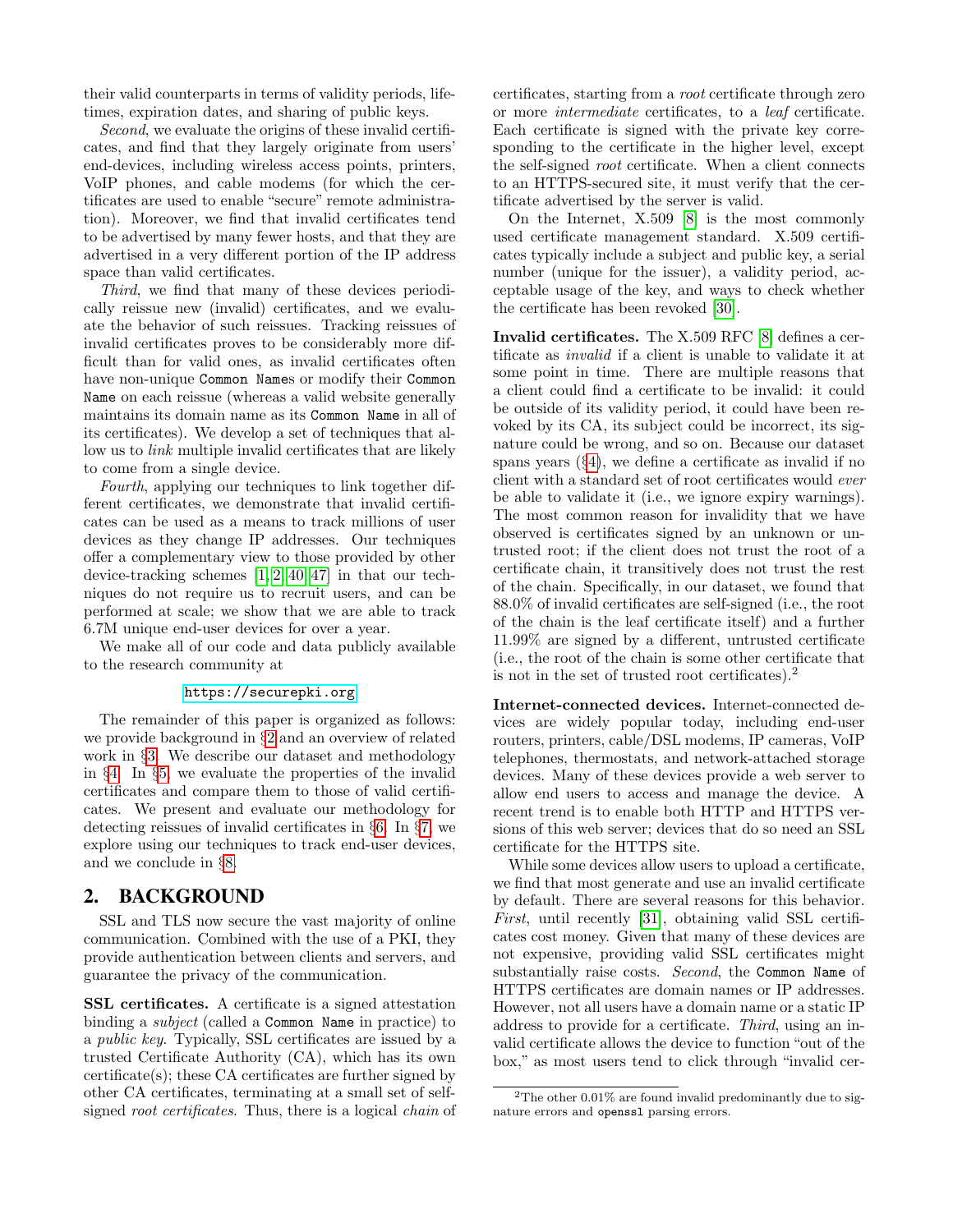tificate" warnings presented by their browsers [\[3\]](#page-13-4); this unfortunately results in weaker security.<sup>3</sup>

# <span id="page-2-0"></span>3. RELATED WORK

In this section, we discuss related studies of the SSL certificate ecosystem. As we show here, however, we are the first to study invalid certificates in depth.

SSL certificate ecosystem. There is a long thread of work on the SSL certificate ecosystem, ranging from measurements of CAs, certificates they issued, and client root stores [\[14,](#page-14-1) [25,](#page-14-3) [38,](#page-14-9) [50\]](#page-14-10) to new techniques that can improve the existing SSL ecosystem [\[28,](#page-14-11) [34,](#page-14-12) [42,](#page-14-13) [45\]](#page-14-14) to alternate architectures to the current CA-based systems [\[7,](#page-13-5) [12,](#page-13-6) [48\]](#page-14-15). Several closely related papers [\[13,](#page-14-0) [30,](#page-14-4) [52,](#page-14-16) [53\]](#page-14-5) have explored the patterns of reissuing and revoking certificates, many using the Heartbleed vulnerability incident as a way to obtain visibility into system administrators' behavior.

Our work complements these, as they are focused largely on valid certificates. Instead, we focus primarily on the invalid certificates, explore how their properties differ, and understand why the ecosystem is dominated by invalid, rather than valid, certificates. Moreover, the dataset we use is considerably broader, including all certificates advertised on public IPv4 address over three years.

Invalid certificates. Many of the studies of the SSL ecosystem discussed above also briefly looked at invalid certificates. For example, Holz et al. [\[25\]](#page-14-3) demonstrated in 2011 that 40% of certificates were invalid, and Durumeric et al. [\[14\]](#page-14-1) demonstrated in 2013 that this fraction had grown to 60%. Neither study, however, focused extensively on such invalid certificates (e.g., Durumeric et al. noted that invalid certificates tend to have shorter lifetimes, but did not explore why this was the case).

There has been extensive work on examining the SSL certificate validation code implemented by different non-browser software and native mobile applications [\[18,](#page-14-17) [19,](#page-14-18) [21\]](#page-14-19). These efforts have demonstrated that many implementations silently accept invalid certificates. Similarly, our recent work [\[30\]](#page-14-4) has discovered several bugs and omissions when major browsers and operating systems attempt to validate revoked certificates. Another study [\[3\]](#page-13-4) has found that many users ignore browsers' warnings that invalid certificates are encountered. Huang et al. studied the usage of forged SSL certificates [\[23\]](#page-14-20), which have been used in man-in-themiddle attacks on Facebook. They showed that 0.2% of the SSL connections analyzed were tampered with forged SSL certificates, mostly by anti-virus software and corporate content filters. Taken together, these results show that, although invalid certificates are ignored by most studies of the SSL ecosystem, they are not ignored by all browsers and users. In this paper, we seek to understand where invalid certificates come from, what role they play in today's SSL ecosystem, and how they can be used as a measurement tool.

# <span id="page-2-1"></span>4. DATA AND METHODOLOGY

In this section, we describe the datasets we collected and our methodology to isolate the invalid certificates used in the remainder of this study.

## 4.1 Certificate Dataset

We obtain our collection of SSL certificates from two sets of full IPv4 port 443 scans. Our first dataset was collected by the University of Michigan [\[49\]](#page-14-21), with 156 scans conducted between June 10, 2012 and January 29, 2014. These scans were not conducted at regular intervals: while there were an average 3.83 days between scans, there were periods of up to 24 days with no scans at all, as well as a set of 42 sequential days during which we have daily scans. Our second dataset was collected by Rapid7 [\[44\]](#page-14-22), with 74 scans conducted between October 30, 2013 and March 30, 2015 (an average of 7.73 days between scans). Unlike the University of Michigan scans, the Rapid7 scans were almost always conducted seven days apart. On eight days, both datasets have scans, resulting in scans on 222 unique days.

The scans found an average of 28M unique IP addresses responding to SSL handshakes per scan, and a total of 192M unique IP addresses responding to SSL handshakes across all scans (4.49% of the entire IPv4 address space). Across all scans, we observe 80,366,826 unique certificates; 39,147,006 of these are version 3 leaf certificates, 28,997,853 are version 3 CA certificates, and  $12,132,294$  are version 1 certificates.<sup>4,5</sup>

Dataset inconsistency. While both datasets claim to be full IPv4 scans, we observed that the two scans actually had different sizes: the Rapid7 scans consistently contained approximately 20% fewer IP addresses than the University of Michigan scans. Looking more closely, we found that the Rapid7 scans were not a strict subset of the University of Michigan scans: there were also a significant number of IP addresses that only appeared in the Rapid7 scans. Figure [1](#page-3-1) selects one of the days where both data sources have a scan, and plots the fraction of hosts in each /8 network that only appear in one of the scans. We can immediately observe that the "missing" hosts from each scan appear to be spread across the entire IP space. $6$  After communicating this observation to Rapid7 [\[26\]](#page-14-23), they were unable to track down the source of this discrepancy.

<sup>3</sup> Invalid certificates make it significantly easier for an attacker to conduct a man-in-the-middle attack, as the browser is unable to verify it is communicating directly with the device.

<sup>4</sup>Valid SSL version 1 certificates are largely deprecated as they cannot distinguish between leaf and CA certificates; the only valid version 1 certificates are a few older root certificates.

<sup>5</sup>We also found 89,667 certificates that contain invalid version numbers, including 2, 4, and 13. We disregarded such certificates.  ${}^{6}$ We provide a more detailed examination of the inconsistency at the level of /24 prefixes at <https://securepki.org>.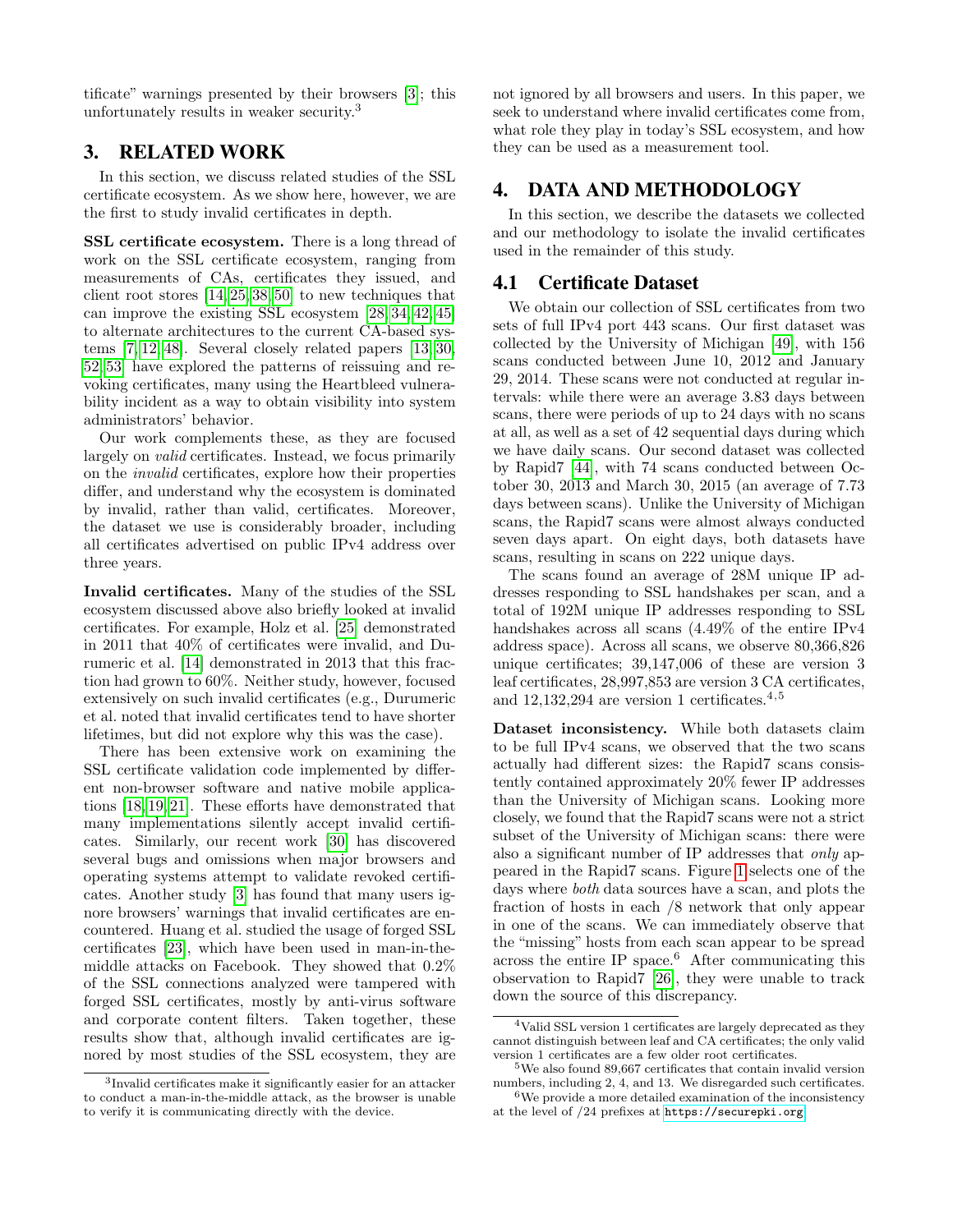<span id="page-3-1"></span>

Figure 1: The fraction of hosts unique to each scan, for each /8 network, on a day with both a University of Michigan and a Rapid7 scan. The "missing" hosts in each scan appear to be spread throughout the IP space.

To explore this discrepancy further, we first examine whether the discrepancy might be explained by *black*listing by either the scan operators or the target networks (Rapid7 confirmed to us that they have a growing list of networks that requested to not be scanned). If blacklisting were the cause, we would expect to see certain networks (i.e., BGP prefixes) consistently missing from one or both scans.

To test our blacklisting hypothesis, we focus on the eight days where both Rapid7 and the University of Michigan performed full IPv4 scans. We group the IP addresses into their advertised BGP prefixes using historic RouteViews data [\[9\]](#page-13-7). While there was an average of 285,519 BGP prefixes that were covered by both scans, we found that 1,906 BGP prefixes were always missing from the University of Michigan scans but present in the Rapid7 scans, and 11,624 BGP prefixes were always missing from the Rapid7 scans but present in the University of Michigan scans. Moreover, these missing BGP prefixes account for much of the discrepancy between the two scans: On average, the University of Michigan scans contained 282,620 IP addresses that the Rapid7 scans did not; on average, 74.0% of these came from the BGP prefixes that Rapid7 never covered. Similarly, on average, the Rapid7 scans contained 84,646 IP addresses that the University of Michigan scans did not; on average, 62.6% of these came from the BGP prefixes that University of Michigan never covered. Thus, it appears that much of the discrepancy is due to blacklisting of different BGP prefixes, either by the scan operators or by the destination network.

## 4.2 Isolating Invalid Certificates

Recall that a certificate is invalid when it is outside its validity period, it is signed by an untrusted certificate, its signature is incorrect, etc. To isolate invalid certificates, we run openssl verify on each certificate. Because the scans and validation processes occurred at different points of time, we ignore certificate validation errors only due to expiration times (i.e., we consider a certificate to be valid if it was valid at some point in time). We also configure OpenSSL to trust the set

<span id="page-3-2"></span>

Figure 2: The number of invalid and valid certificates in University of Michigan and Rapid7 datasets.

of 222 root CA certificates included by default in the OS X 10.9.2 root store [\[37\]](#page-14-24). Finally, we validate all intermediate certificates before validating leaf certificates; this process allows us to construct a valid chain even if the server presented an incorrect chain (so-called "transvalid" certificates [\[29\]](#page-14-25)).

Through this process, we isolate 70,637,981 invalid certificates (87.9% of all certificates) and 9,728,845 valid certificates (12.1%). Examining openssl's output, we observe that 88.0% of the invalid certificates fail validation because they are self-signed,<sup>7</sup> 11.99% are invalid because they are signed by another, untrusted certificate, and 0.01% are invalid for a variety of other reasons. We use this group of invalid certificates as the basis for the analysis in the rest of our paper.

Inspecting the invalid certificates' Common Name lends some insight into their origins; many have domain names corresponding to Internet Service Providers (ISPs, such as FRITZ!Boxes' fritz.net) and cloudaccessible storage devices (such as the domain of Western Digital's My Cloud, wd2go.com). This provides an initial indication of end-user devices; we explore the origins of invalid certificates more thoroughly in §[5.](#page-3-0)

Figure [2](#page-3-2) shows the number of invalid and valid certificates found in the University of Michigan and Rapid7 datasets. The number of invalid certificates is increasing in both of the datasets, which aligns with our observation of the increasing popularity of HTTPS-enabled end-user devices  $(\S2)$  $(\S2)$ . Looking at each scan, we found that the fraction of invalid certificates varied between 59.6% and 73.7%, with an average of 65.0%. The cause of the disparity between the average fraction of invalid certificates per scan (65.0%) and the fraction across all scans (87.9%) will become clear in the following section when we investigate the certificates' lifetimes.

## <span id="page-3-0"></span>5. COMPARISON TO VALID CERTS

We begin our analysis by comparing the 70M invalid certificates to the 9.7M valid certificates, with the un-

<sup>7</sup>We identified self-signed certificates as those where openssl returned error code 19 (self-signed) or where we manually verified the certificate's signature with its own public key. The second step is necessary as openssl is known to only generate error 19 if the certificate is self-signed and the subject and issuer match.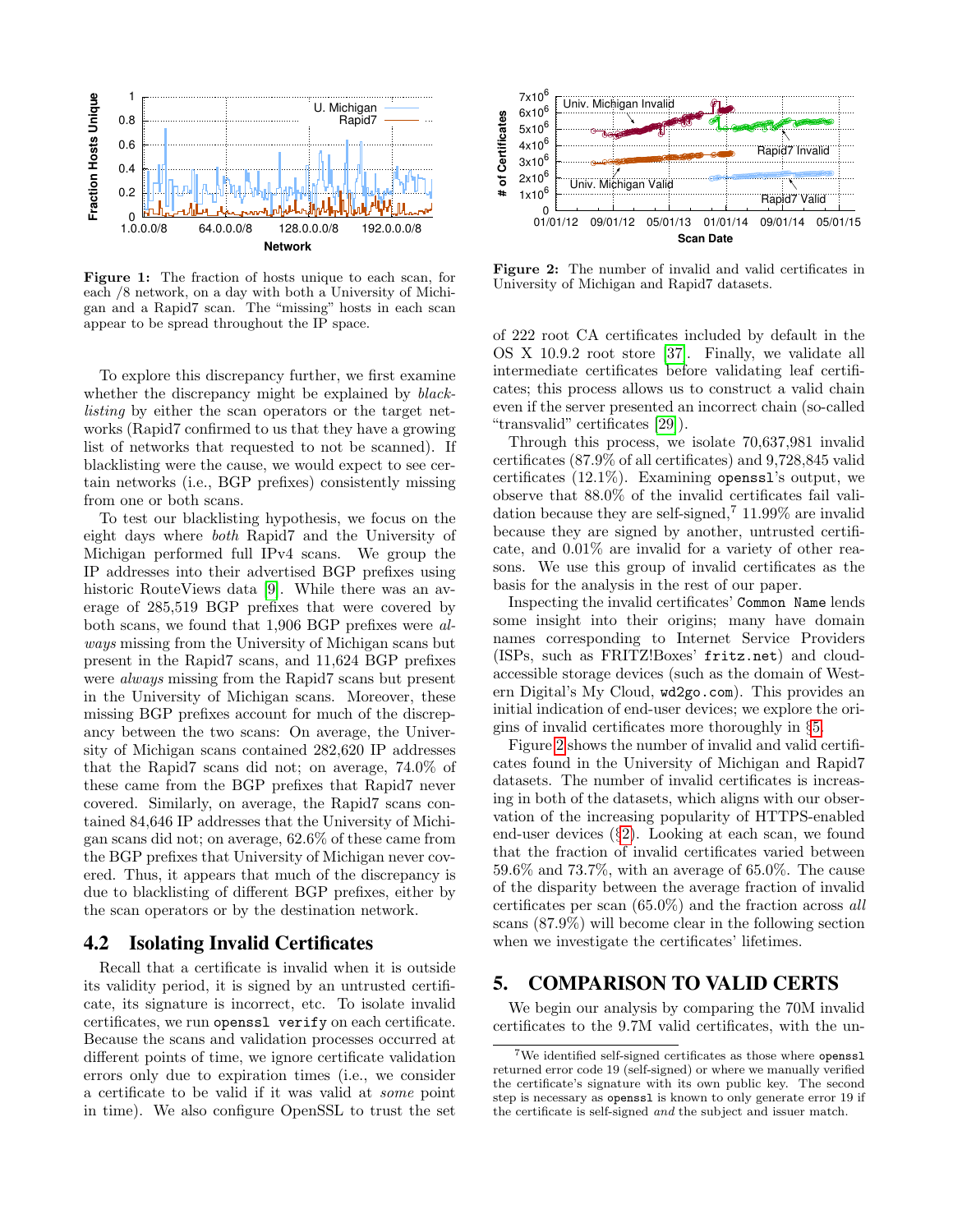<span id="page-4-0"></span>

Figure 3: Cumulative distribution of the validity periods for both valid and invalid certificates. The validity periods of invalid certificates differ significantly, with 5.38% of them having a negative validity period, and others lasting decades.

derlying goal of understanding why so much of the PKI consists of invalid certificates. We start by evaluating how invalid certificates differ from their valid counterparts across several different properties, including key lengths, lifetimes, and geographic distribution.

## <span id="page-4-3"></span>5.1 Certificate Longevity

One possible explanation for why there are so many more invalid certificates than valid ones across our years-long dataset is that some hosts replace invalid certificates more frequently. We investigate this by examining two characteristics of certificates: their validity periods and their lifetimes.

First, we examine the certificates' validity period, or the time between the certificates' Not Before and Not After [\[20\]](#page-14-26) dates (the first and last dates, respectively, during which the certificate should be considered valid). Figure [3](#page-4-0) shows the cumulative distribution of all valid and invalid certificates' validity periods. The distributions are starkly different. Valid certificates typically have narrow validity periods, with a median of 1.1 years and a  $90^{th}$  percentile of 3.1 years. Conversely, invalid certificates have an exceedingly large range, with a median of 20 years, a  $90^{th}$  percentile of 25 years, and some with Not After dates that end in the year 3000 or beyond, resulting in validity periods greater than 1M days. Moreover, we observe that 5.38% of invalid certificates have Not After dates prior to Not Before dates, which results in negative validity period (not shown in the graph, but note the Invalid line starts at  $y = 0.0538$ . The differences between these distributions indicate that the manner in which valid and invalid certificates are created also differs significantly.

Second, we examine the certificates' lifetime, or the (inclusive) time between the first scan and the last scan where we saw the certificate. For example, if we only saw the certificate on a single day, we calculate the lifetime to be one day; if we saw the certificate on two scans a week apart, we calculate the lifetime to be 8 days.<sup>8</sup> Figure [4](#page-4-1) shows the cumulative distribution of all valid

<span id="page-4-1"></span>

Figure 4: Cumulative distribution of the lifetimes of both valid and invalid certificates. The lifetime of invalid certificates is far shorter than its validity period: 60% of invalid certificates' lifetimes are a single day.

and invalid certificates' lifetimes. Here, too, we see drastically different distributions: the median lifetime for valid certificates is 274 days, while the median lifetime for invalid certificates is one day! This means that the majority of invalid certificates were observed in only a single scan, implying that they are ephemeral (i.e., the device that served these certificates likely reissues its certificate on a regular basis). An alternative explanation is that users are manually updating the certificates in their devices at least once a week, on average, but we believe this to be unlikely.

To provide additional evidence that these ephemeral certificates are likely reissued, we compare each ephemeral certificate's Not Before date to the day we observed the certificate. We anticipate that a Not Before date typically has the same day as when its certificate was created; assuming this, if most of the Not Before dates are close to the scan dates, it suggests that the certificates were generated right before our scan. The cumulative distribution of this difference is shown in Figure [5.](#page-4-2) Interestingly, we notice a bi-modal distribution: 70% of ephemeral certificates show a difference of less than four days, while 20% show a difference over

<span id="page-4-2"></span>

Figure 5: Cumulative distribution of the difference between ephemeral certificates' first advertised and Not Before dates for all invalid certificates. Note that  $y$ -axis starts at 32.9%: For 30% of the certificates, these were the same date; for 2.9%, the Not Before date was after the first advertised date (negative values not shown in the plot). The long tail reaches to 42,091 days.

<sup>8</sup>Our calculation of a certificate's lifetime is a lower bound on its true lifetime, due to the periodic nature of our scan data.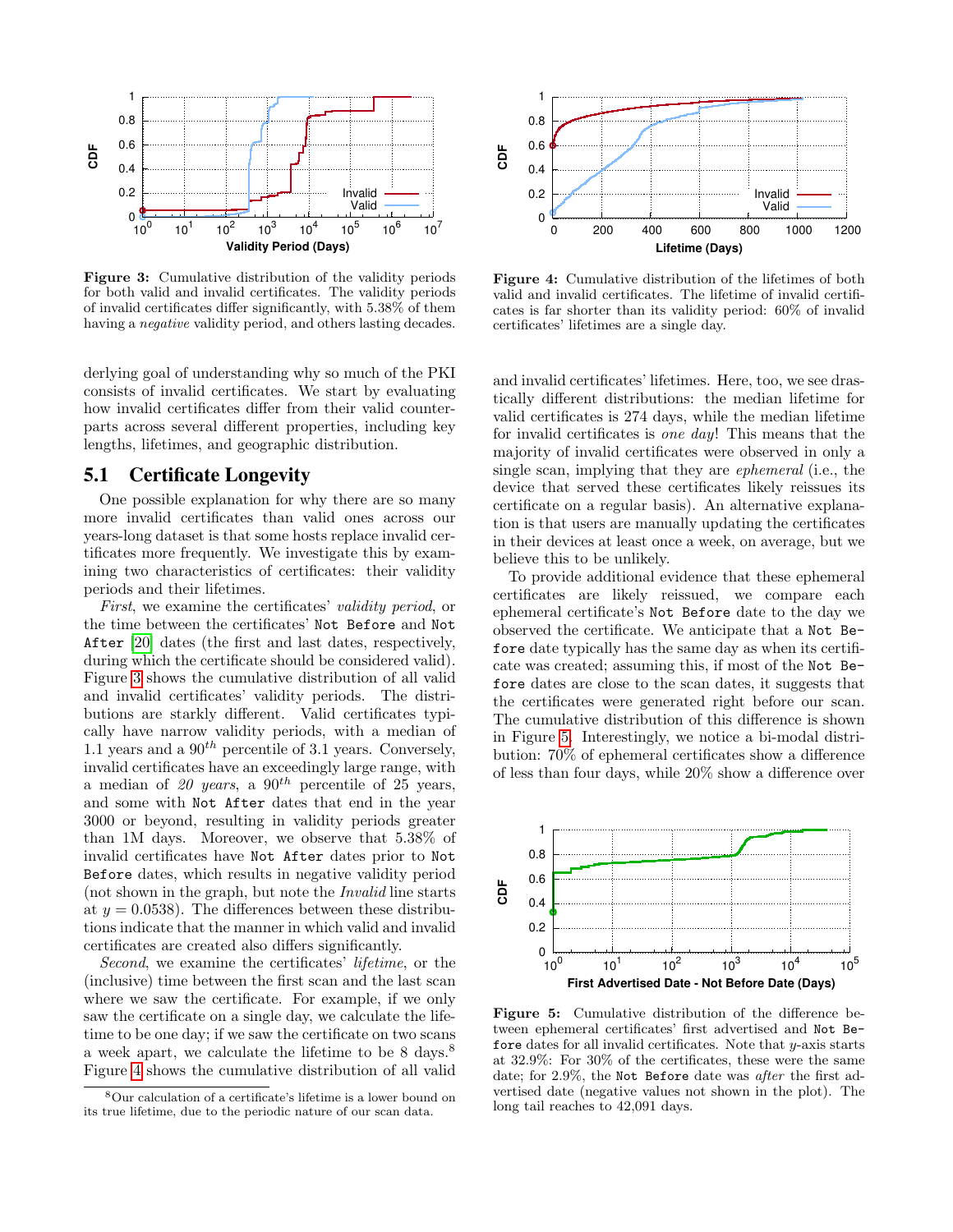<span id="page-5-0"></span>

**Figure 6:** Fraction of public keys  $(x)$  needed to cover a given fraction of valid and invalid certificates  $(y)$ . There is a significant difference in the two distributions, with invalid certificates showing significantly higher rates of sharing keys.

1,000 days. This indicates that ephemeral certificates are largely from devices that reissue their certificates on a regular basis.

In §[6,](#page-7-0) we present techniques that allow us to "link" these reissued certificates together, enabling us to track a given device's reissued certificates. In the remainder of this section, we seek to understand the root cause and origins of invalid certificates.

# <span id="page-5-2"></span>5.2 Key Diversity

In principle, each unique SSL certificate should carry the Public Key from a unique key pair, as the certificate binds a subject (e.g., a domain name) to a Public Key. If Public Keys are shared across certificates owned by different domains, either party could impersonate the other.

Figure [6](#page-5-0) shows the relationship between the fraction of certificates and the fraction of public keys they span. In an ideal case—wherein each certificate has a unique public key—this would result in a linear relationship with  $y = x$ . However, given that a certificate can have at most one public key, it must be the case that  $y \geq x$  in this plot; the larger this inequality, the more certificates there are that share the same public key.

Figure [6](#page-5-0) shows that neither valid or invalid certificates exhibit a perfect  $y = x$  line. This result is somewhat expected: Zhang et al. [\[53\]](#page-14-5) found that nearly half of all reissues of valid certificates in the Alexa top-1M are done with the same public key.<sup>9</sup>

However, the invalid certificates exhibit significantly less diversity of public keys. To our surprise, we observe that over 47% of invalid certificates share their Public Key with another certificate. As a point of comparison, Heninger et al. [\[24\]](#page-14-27) found that over 60% of hosts scanned in 2012 were observed to share keys with another host; the discrepancy between their results and ours is likely to due to looking at hosts (as they do) versus certificates (as we do).

<span id="page-5-1"></span>

| Top Issuers of Valid Certificates          | Num.      |
|--------------------------------------------|-----------|
| Go Daddy Secure Certification Authority    | 1,869,701 |
| RapidSSL CA                                | 969,879   |
| PositiveSSL CA 2                           | 511,894   |
| Go Daddy Secure Certificate Authority - G2 | 436,055   |
| GeoTrust DV SSL CA                         | 435,477   |
| Top Issuers of Invalid Certificates        | Num.      |
| www.lancom-systems.de                      | 4,691,873 |
| 192.168.1.1                                | 2,438,776 |
| $(Empty\ string)$                          | 925,579   |

Table 1: The top five issuers of valid and invalid certificates. Our results for valid certificates align with prior work [\[14\]](#page-14-1); our results from invalid certificates suggest that end-user devices are prevalent.

remotewd.com 881,406 VMware 748,937

In fact, we found that one particular public key is shared by 4,586,469 certificates (6.5% of all invalid certificates in our dataset)! We manually inspected these certificates and found that they are all issued by Lancom Systems, a German company manufacturing home routers and wireless access points. This observation indicates that a large number of Lancom devices use the same key pair making them potentially vulnerable to impersonation or snooping if an attacker is able to extract the private key from one of these devices<sup>10</sup>.

These results provide further evidence that invalid certificates represent a fundamentally different point in the certificate landscape, and are not simply valid certificates that have "gone bad." This raises the question: who issues the invalid certificates in the first place?

## 5.3 Issuer Diversity

We evaluate who issues invalid certificates by investigating two properties. First, we consider the diversity of the keys used to sign the invalid certificates. Prior studies have identified the relatively low diversity in the set of issuers for valid certificates [\[14,](#page-14-1) [25\]](#page-14-3). Our results confirm this, showing that just five signing keys (out of 1,477 observed valid keys) is enough to span half of all valid certificates.

When we consider the invalid certificates, the results are quite different. Recall that over 88.0% of invalid certificates are self-signed, immediately making it appear as if they have significant diversity. However, even if we focus on the non-self-signed certificates that list their Authority Key ID, we find that invalid certificates appear to have greater parent key diversity than valid certificates: the top five keys only cover 37% of the certificates. Moreover, we observe a total of 1.7M unique parent keys (as opposed to only 1,477 unique parent keys for valid certificates).

 $^9\mathrm{This}$  is an acceptable security practice as long as the private key has not been compromised. However, in the case of Heartbleed (which potentially exposed private keys), Zhang et al. [\[53\]](#page-14-5) found that 4.1% of reissues were still done with the same key.

<sup>10</sup>Additionally, we found that these devices do not support Perfect Forward Secrecy (PFS) [\[27\]](#page-14-28), meaning that their historic traffic is also vulnerable to decryption.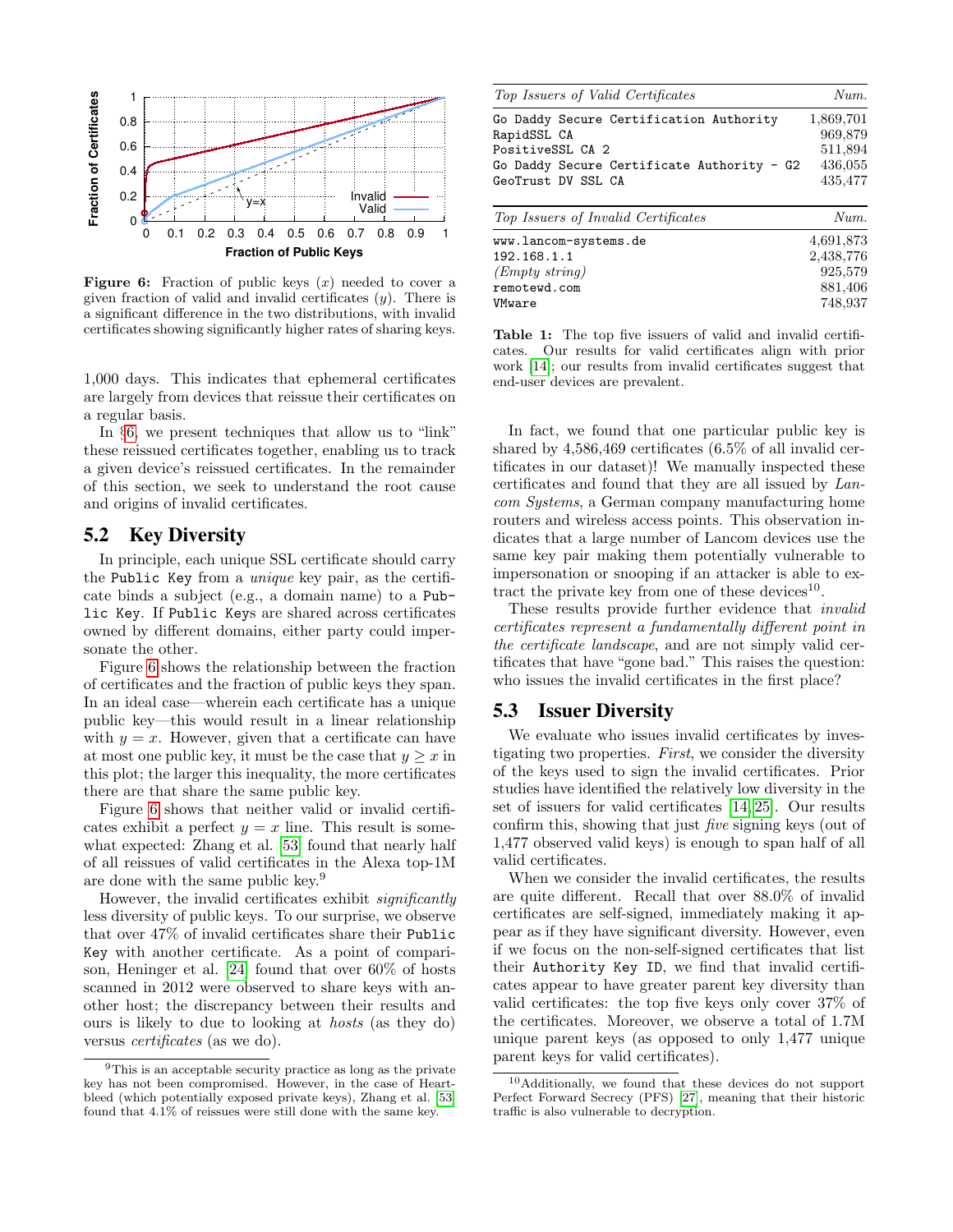<span id="page-6-0"></span>

Figure 7: Cumulative distribution of the average number of IP addresses advertising each certificate across all scans. Valid and invalid certificates exhibit significantly different distributions. Note that the y-axis starts at 0.75; the long tail for invalid certificates extends to over 3.6M IP addresses.

Second, we examine the most frequent Common Names of the certificates used to sign valid and invalid certificates in Table [1.](#page-5-1) The most common issuers of valid certificates are well-known CAs, such as GoDaddy and RapidSSL (similar to findings in prior studies [\[14\]](#page-14-1)). The invalid certificates' issuers are far less standard. We see several device manufacturers, including Lancom Systems, and Western Digital. Additionally, a large fraction of invalid certificates are issued by malformed Common Names, including private IP addresses (e.g., 3,353,464 invalid certificates were issued with a common name from 192.168.0.0/16) or empty strings.

Ultimately, these results indicate a bimodal distribution of the source of invalid certificates: many originate from a small set of issuers while the majority are selfsigned. In other words, invalid certificates are largely issued by the very hosts who serve them. Next, we turn our attention to investigating these hosts directly.

## <span id="page-6-3"></span>5.4 Host Diversity

We expect that invalid certificates do not represent globally replicated websites. To evaluate this hypothesis, we consider the diversity of hosts who serve invalid versus valid certificates. We measure the average number of unique IP addresses that advertise the certificate during each scan.

IP address diversity. Figure [7](#page-6-0) shows the cumulative distribution of the average number of IP addresses advertising each certificate per scan, for all invalid and valid certificates. We observe that the majority of both valid and invalid certificates are advertised by just a single host (note that the  $y$  axis starts at 0.75). However, we observe that invalid certificates are, overall, advertised by far fewer hosts. The 99<sup>th</sup> percentile of invalid certificates are served by 2.0 hosts, while the same  $99<sup>th</sup>$ percentile of valid certificates are served by 11.3 hosts. In fact, we observe valid CA certificates that are served by over 3.6M IP addresses!

These results show that, across our entire dataset, there is a (nearly) one-to-many mapping between IP

<span id="page-6-1"></span>

Figure 8: Cumulative distribution of the number of autonomous systems from which valid and invalid certificates are served. Although invalid certificates far outnumber valid ones, they originate from fewer ASes. 18% of all invalid certificates originate from a single AS.

addresses and invalid certificates. It may thus be feasible to track end-user devices based on their invalid SSL certificate. We explore this application in §[7.](#page-11-0)

AS diversity. One might expect that because invalid certificates far outnumber valid certificates, they come from a much larger set of IP addresses, and thus perhaps a more diverse set of ASes. On the other hand, the results from Figure [7](#page-6-0) show that a single valid certificate can be served from many distinct IP addresses, and thus valid certificates may come from a larger set of ASes. To resolve this, we show in Figure [8](#page-6-1) the diversity of ASes for both valid and invalid certificates, by mapping the IP addresses advertising certificates into ASes using CAIDA's historic RouteViews dataset [\[9\]](#page-13-7) Both show a surprising number of certificates originating from a small number of ASes; 10% of all valid certificates and 18% of all invalid certificates originate from a single AS. Beyond this small number of popular ASes, the invalid certificates exhibit significantly less diversity in their origins than valid ones; a set of 165 ASes accounts for 70% of all invalid certificates, while it takes a set of 500 ASes to account for the 70% of valid certificates.

To explore which ASes the certificates come from, we classified the ASes using CAIDA's AS classifications dataset [\[10\]](#page-13-8). Table [2](#page-6-2) shows the resulting distribution; we can immediately observe that valid certificates come

<span id="page-6-2"></span>

| AS Type        | % of Valid | % of Invalid |
|----------------|------------|--------------|
| Transit/Access | 46.6%      | $94.1\%$     |
| Content        | 42.9%      | $4.7\%$      |
| Enterprise     | 7.8%       | $1.5\%$      |
| Unknown        | $2.6\%$    | 1.7%         |

Table 2: Breakdown of AS types where certificates are advertised, based on CAIDA's classification [\[10\]](#page-13-8). Most invalid certificates come from transit/access networks, while most valid certificates are advertised from transit/access and content networks. Content networks are the most likely to advertise a valid certificate instead of an invalid one.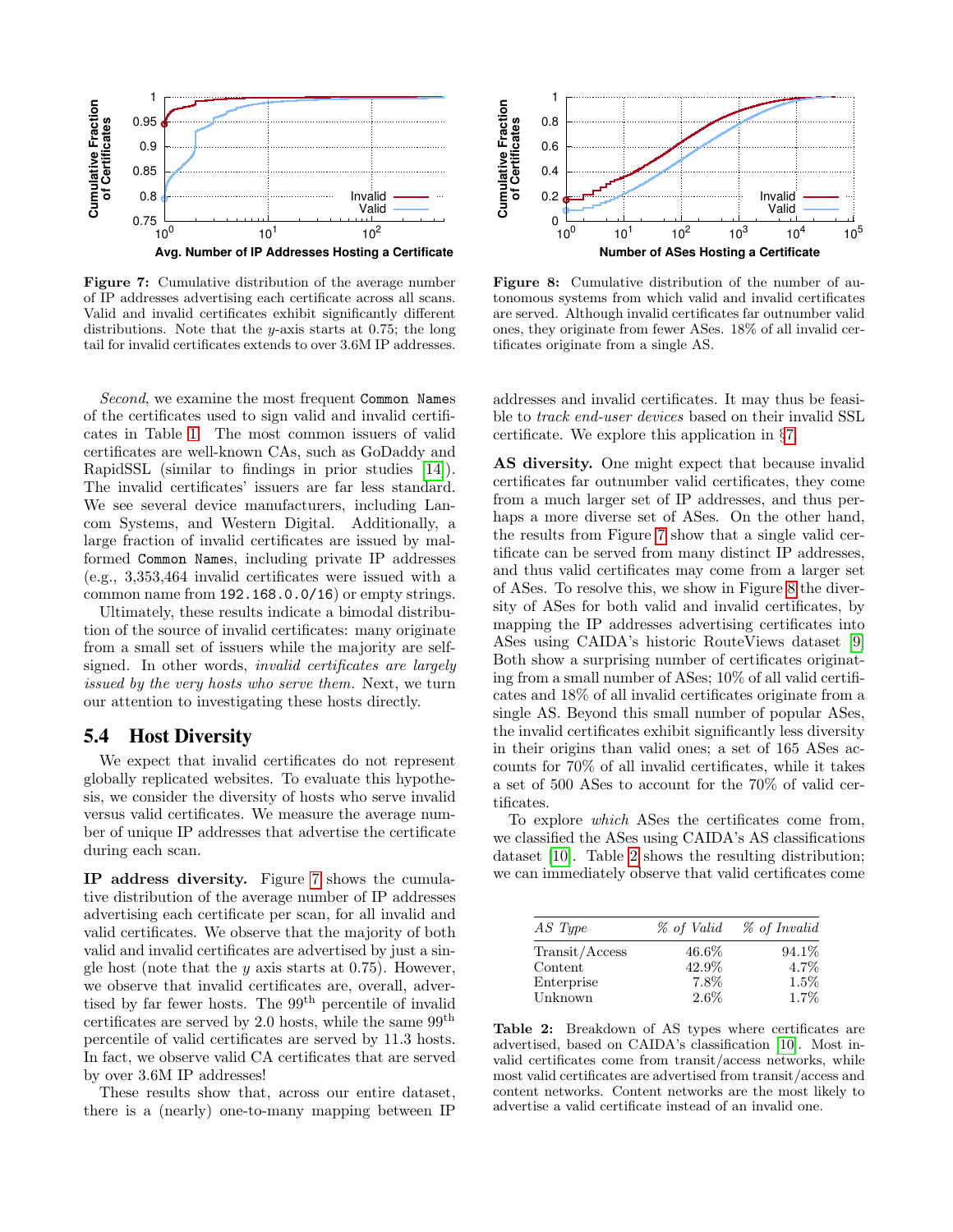<span id="page-7-1"></span>

|        | Top ASes Hosting Valid Certificates   | Num.       |
|--------|---------------------------------------|------------|
| #26496 | GoDaddy.com, LLC (USA)                | 836,521    |
| #46606 | Unified Layer (USA)                   | 224,806    |
| #14618 | Amazon, Inc. (USA)                    | 171,689    |
| #36351 | SoftLayer Technologies (USA)          | 168,285    |
| #16509 | Amazon, Inc. (USA)                    | 151,048    |
|        |                                       |            |
|        | Top ASes Hosting Invalid Certificates | Num.       |
| #3320  | Deutsche Telekom AG (DEU)             | 12,115,594 |
| #7922  | Comcast Cable Comm., Inc. (USA)       | 2,889,282  |
| #3209  | Vodafone GmbH (DEU)                   | 2,525,880  |
| #6805  | Telefonica Germany GmbH (DEU)         | 1,808,687  |
| #4766  | Korea Telecom (KOR)                   | 1,795,298  |

Table 3: The top five ASes (with AS number and country) from which valid and invalid certificates are hosted.

from both Content networks (e.g., large websites) and Transit/Access networks (e.g., ISPs, and major ISPs who are hosted primarily on ASes other than their own), while invalid certificates almost exclusively come from the latter.

To underscore this difference, Table [3](#page-7-1) shows the ASes from which valid and invalid certificates are most frequently hosted. The top ASes for valid certificates are all in the United States, and constitute a combination of popular hosting services. Conversely, invalid certificates are more geographically dispersed, with many hosted in Germany. Moreover, the hosting ASes of invalid certificates correspond largely with end-user home ISPs.

Device diversity. Finally, we investigate the types of the actual devices hosting the invalid certificates. We did this manually by looking up model numbers included in certificates and by simply loading the web pages from the IP addresses hosting invalid certificates and inspecting them. Because this was a manual process, we restricted this investigation to the certificates corresponding to the top 50 issuers.

Table [4](#page-7-2) shows the breakdown of invalid certificates by device type. From this subset of the most common issuers, we see that the greatest contributor of invalid certificates is home routers and cable modems. In general, invalid certificates tend to be served by Internet devices, such as routers, VPNs, firewalls, and remote storage devices. There is also a relatively wide range of other devices, such as IPTVs and IP phones. Based on these results, we anticipate that, as these devices become increasingly popular—and particularly with the growing trend towards an Internet of Things—the number of invalid certificates will continue to grow.

## 5.5 Summary

We began this section with the goal of better understanding why so much of the SSL ecosystem consists of invalid certificates. We found that the large portion of invalid certificates is caused by devices that reissue their certificates on a regular basis, thereby inflating the

<span id="page-7-2"></span>

| Pct.     | Device Type                                   |
|----------|-----------------------------------------------|
| 45.3%    | Home router/cable modem                       |
| 32.0%    | Unknown                                       |
| $6.04\%$ | <b>VPN</b>                                    |
| 5.70%    | Remote storage                                |
| $4.27\%$ | Remote administration                         |
| 1.92%    | Firewall                                      |
| 1.78%    | IP camera                                     |
| $2.62\%$ | Other (IPTV, IP phone, Alternate CA, Printer) |

Table 4: Device types based on manual analysis of the top 50 issuing CAs. Invalid certificates tend to be served from end-user and enterprise devices.

number of invalid certificates overall (valid certificates are typically used for a year or more, whereas many invalid certificates have lifespans of days). We also found significant differences between valid and invalid certificates, including that invalid certificates are more likely to share keys, be advertised by fewer hosts, and be advertised from ASes that provide end-user Internet connectivity. In the next section, we take a closer look at the invalid certificates to see if we can "link" together those that originate from the same device.

# <span id="page-7-0"></span>6. LINKING CERTIFICATES

The results from our comparative study of valid and invalid certificates indicate that a relatively small number of end-user devices regularly reissue new invalid certificates. In this section, we develop techniques to "link together" distinct invalid certificates as having originated from the same device.

## 6.1 Challenges

In the context of valid certificates, the process of obtaining a new version of an existing certificate is referred to as reissuing the certificate. Tracking valid certificates reissues is relatively straightforward, as one can generally match on Common Names; we find that it is considerably more difficult with invalid certificates.

There are two key challenges to linking together invalid certificates. First, a single certificate can be shared across many different devices—this is also relatively common with valid certificates, largely due to services replicated across multiple physical machines or locations. We discuss in §[6.2](#page-8-0) how we distinguish legitimate duplicates from inconsistencies in the scanning methodology. The second challenge is that even for certificates that are only ever advertised from a single device at any one time, surprisingly, there is often no one clear certificate field that makes it obvious whether two different invalid certificates were generated by the same device. Moreover, across the entire dataset, many certificate values are shared across many distinct devices, even those we expected to be unique (such as the Common Name). In §[6.3,](#page-8-1) we present heuristics to choose and link together certificate features and we evaluate in §[6.4.](#page-9-0)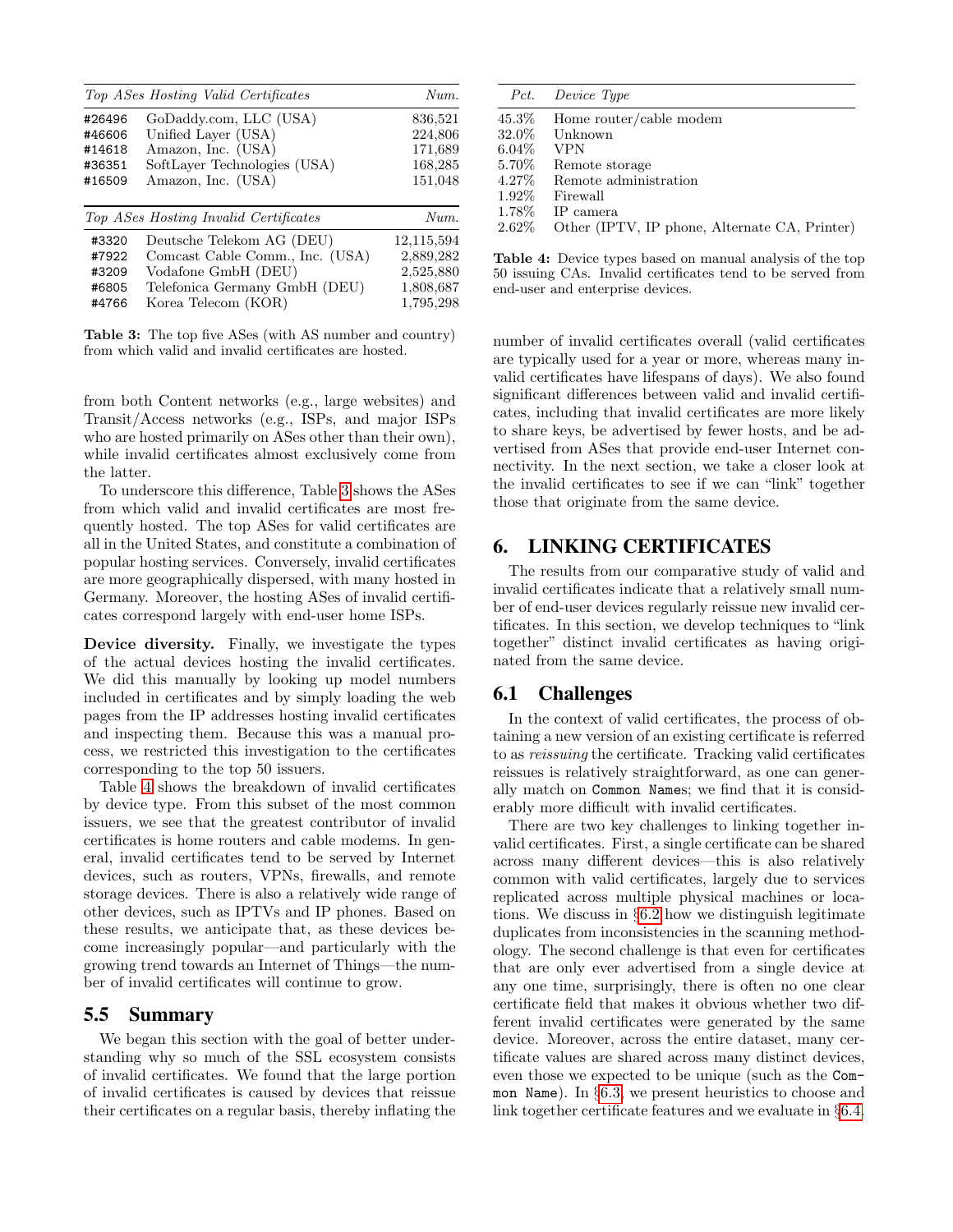## <span id="page-8-0"></span>6.2 Scan Duplicates

Before we attempt to link two distinct certificates across certificate scans, we first seek to map a given certificate to a device within a single scan. At first glance, it would seem trivially straightforward to treat the IP address from which a certificate is advertised as a unique identifier for the device hosting the certificate. However, there is a complicating factor: the scans are not instantaneous, as it takes up to 10 hours [\[15\]](#page-14-29) to scan and collect all certificates in the entire IPv4 space. Additionally, ZMap's implementation scans IP addresses in a random order [\[15\]](#page-14-29) to prevent a sudden surge in traffic to different networks. As a result, if a device changes its IP address during the scan, it is possible that it may end up being scanned twice from different IP addresses (or more, if it changes more than once and the scan contacts IP addresses in the right order). Thus, if we are not careful, certificates that are unique to a single device may be incorrectly classified as shared.

To address this issue, we leverage the fact that most known dynamic IP assignment policies lease IP addresses to users on the order of days [\[32\]](#page-14-30). Thus, the case of a device changing its IP address multiple times during a scan—and the scan discovering these three or more IP addresses in order—should be rare. We therefore set our threshold for certificate uniqueness to two: if we observe a certificate advertised by no more than two IP addresses during each scan<sup>11</sup>, we declare the certificate to be unique; if we ever observe the certificate advertised by more than two IP addresses, we declare the certificate to be non-unique.

Thus, for the 1.6% of invalid certificates that are advertised from more than two IP addresses (shown in more detail in Figure [7\)](#page-6-0), we cannot be sure that this certificate is not shared across multiple devices. We exclude these; for the remainder of this section, we consider the remaining 69,481,047 invalid certificates.

## <span id="page-8-1"></span>6.3 Linking Certificates Across Scans

After accounting for scan duplicates, we obtain from each scan a one-time snapshot of a device-to-certificate mapping. We next seek to use the certificates to "link" devices from one scan to another. We would ideally like to link using both features of the certificate (e.g., the Common Name) and features that can be observed from the network connection used to collect the certificate (e.g., the initial TCP window size). Unfortunately, the certificate scan data contains only the certificates themselves; thus, in the remainder of this section, we focus on using only features from certificates and leave other features to future work.

For valid certificates, tracking a device across scans is mostly straightforward. Valid certificates tend to have

<span id="page-8-2"></span>

| $% Non-unique$ | Feature                               |
|----------------|---------------------------------------|
| 67.7%          | Not Before                            |
| 67.5%          | Common Name                           |
| $61.4\%$       | Not After                             |
| 47.0%          | Public Key                            |
| $19.6\%$       | Subject Alternate Name List           |
| $4.2\%$        | Issuer Name $\&$ Serial No. (IN + SN) |

Table 5: Features from invalid certificates and the percentage of them that are not unique across all scans in our dataset.

long lifetimes (§[5.1\)](#page-4-3), and they generally have unique Common Names: a certificate for example.com in one scan is likely to appear in the subsequent scan, as well. However, invalid certificates are often short-lived (§[5.1\)](#page-4-3) and have non-unique Common Names, with 192.168.1.1 being one of the most common  $(\S 5.4)$  $(\S 5.4)$ .

Our insight is driven by our findings from §[5:](#page-3-0) because many invalid certificates are self-signed, we anticipate that the combination of features of invalid certificates will uniquely define a device (or at least a particular device vendor). To this end, we examine different fields within each SSL certificate to determine whether they provide clues for linking.

#### <span id="page-8-3"></span>*6.3.1 Linkable Features*

To determine that two given certificates correspond to the same device, we seek features of the certificates that remain the same between two scans, but do not appear in other certificates (i.e., they uniquely identify a single device). Table [5](#page-8-2) lists the certificate features we considered, as well as the percentage of invalid certificates that have a non-unique value for each feature. For linking two certificates, non-uniqueness is a necessary condition—if two certificates share no common values, we cannot link them as coming from the same device. However, non-uniqueness is not a sufficient condition; for instance, 2,438,776 certificates share the common name of 192.168.1.1 (see Table [1\)](#page-5-1), but clearly these do not map to a single device. Similarly, as shown in §[5.2,](#page-5-2) many certificates share the same public keys.

In addition to the features listed in Table [5,](#page-8-2) we also considered certificate extensions that help clients access the "parent" certificate and ensure the validity of the given certificate: Certificate Revocation List (CRL) endpoints, Authority Information Access (AIA) locations, Online Certificate Status Protocol (OCSP) responders, and Object IDs (OIDs). Although these are present in 95% of valid certificates, we find that they are rarely used in invalid certificates: 99.2% of invalid certificates have no CRL, 99.3% have no AIA location, 99.9% have no OCSP responder, and 99.9% have no OID. As a result, they link only a small fraction of certificates, and they link very few uniquely.

<sup>11</sup>The only exception to this policy is if we see the certificate advertised by exactly two IP address in every scan; since IP addresses are scanned in random order each time, this strongly suggests that there are two devices with the certificate. In this case, we declare the certificate to be non-unique.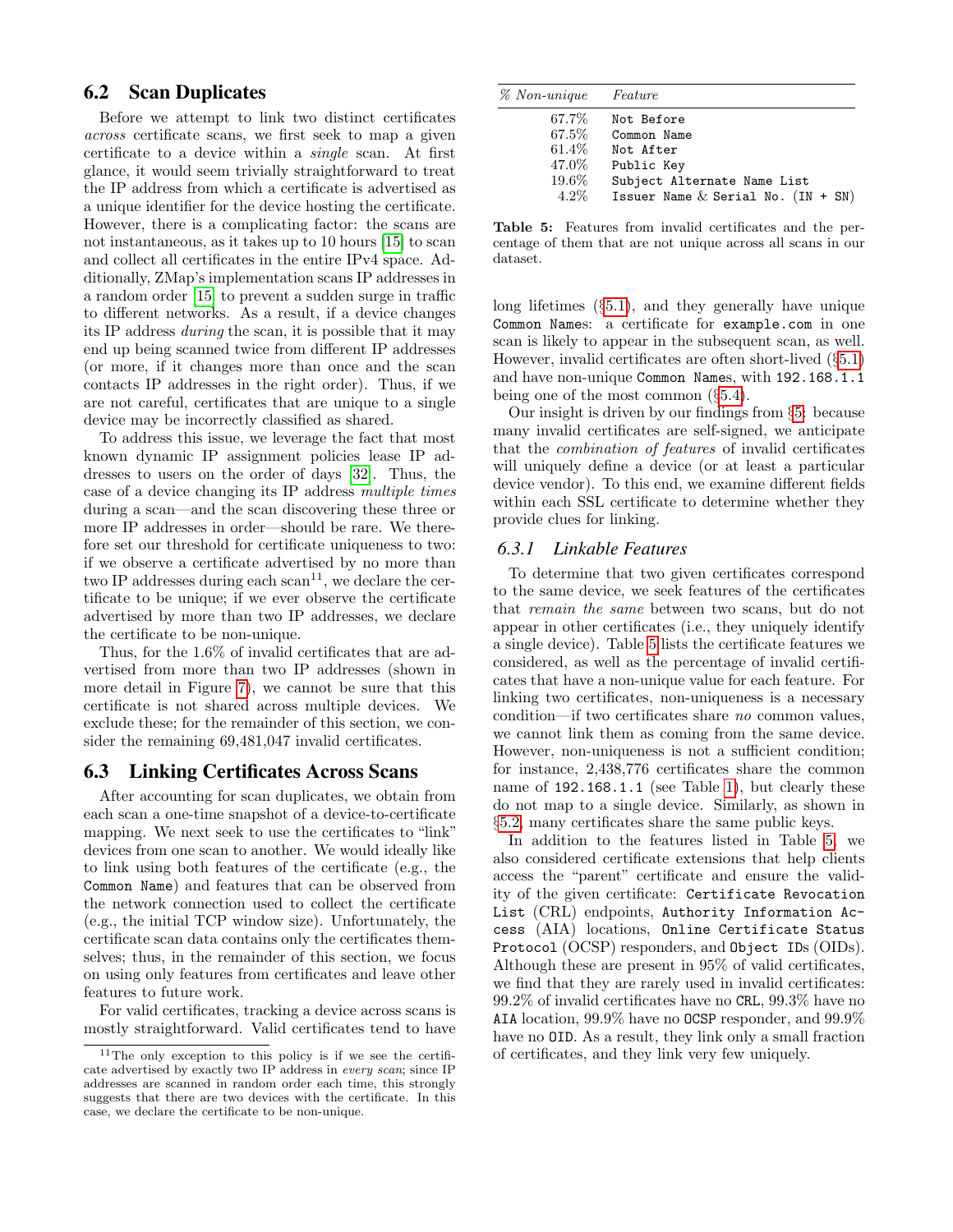## *6.3.2 Linking Methodology*

To successfully link certificates despite the challenges that the different fields present, we devise a methodology to eliminate many false positives by leveraging the lifetime of each certificate (where the lifetime is defined as the time between the first scan and the last scan where the certificate was observed). Our methodology is based on the observation that if a device reissued its certificate, then the lifetime of the old certificate must end and the lifetime of a new certificate must begin.

Thus, our methodology proceeds as follows. We first group certificates by shared field values: for each field type and each value of that field, we collect all certificates that have that value (i.e., all certificates with a Common Name of "WD2GO 293822", or all certificates with a certain public key). Then, we consider this set of certificates to be linked (from the same device) so long as the lifetimes of any pair of these certificates do not overlap by more than a single scan.

If any pair of the certificates' lifetimes do overlap, then we do not allow any of these certificates to be linked using this field (of course, subsets of this group may be linked using other fields). The reason we allow the overlap of certificates on a single scan is because devices may change IP addresses (and reissue their certificate) during a single scan.

To show the intuition behind this methodology, we present a few examples in Figure [9.](#page-9-1) Each box in this figure represents a certificate we observed from a given IP address on a given scan. Across multiple scans, we can group certificates by the public keys they share; each color in the figure represents a different group of certificates, each of which shares a given public key. For the certificates sharing  $PK_1$ , we observe no overlap, that is,  $PK_1$  is only ever advertised from at most one IP address on any given scan (note that we did not observe it in the third scan). Therefore, by our methodology, the  $PK_1$  certificates are linkable across multiple scans. Likewise, although we see  $PK<sub>2</sub>$  advertised from several different IP addresses, certificates 3 and 4 only overlap on a single scan; thus these certificates are also linkable. However, for  $PK_3$ , we see two scans with overlapping yet distinct certificates, and we therefore conclude that these certificates are, with high probability, served from different devices. Therefore, the certificates with  $PK<sub>3</sub>$ in this example are not linkable.

This methodology eliminates most of the issues with the certificate fields identified in §[6.3.1.](#page-8-3) In particular, for fields that are shared by different devices (e.g., the Lancom public key), our technique marks them as nonlinkable, as the certificates have significant overlap.

#### <span id="page-9-0"></span>6.4 Evaluation

We now evaluate our proposed linking methodology. Below, we first describe our approach to evaluating our linking procedure before presenting the results.

<span id="page-9-1"></span>

Figure 9: Timeline of example certificate lifetimes for three groups of certificates. Each box represents a certificate with a given Public Key (PK) seen in a given scan. Our methodology links the certificates with public keys  $PK_1$  and  $PK_2$ across their respective scans, but it marks certificates with PK<sub>3</sub> as *not* linkable, as they overlap on more than one scan.

#### *6.4.1 Approach*

When trying to evaluate how well our certificate linking methodology works, we face a significant challenge: we do not have ground truth on whether different certificates are actually from the same device. Thus, we use the information we do have available to us to serve as a rough version of ground truth: the IP address where we saw the certificate advertised.

Specifically, to evaluate whether two linked certificates are from the same device, we ask whether they were advertised from the same IP address (we refer to this as IP-level consistency). If they were, we have some confidence that they are actually from the same device (recall that we only link groups of certificates that share a common field and do not have overlapping lifetimes). Thus, the most likely explanation for a set of certificates that have non-overlapping lifetimes, share a common field that no other certificates have, and are advertised from the same IP address is that they are from the same device.

However, it is well-known that many ISPs implement dynamic IP address assignment policies, meaning devices' IP addresses may change over time [\[39\]](#page-14-31). As a result, if a device were to change its IP address, it should be considered a valid linking, but our rule may incorrectly mark it as a false positive. To counteract this effect, we repeat the same analysis, examining whether the certificates were advertised by IP addresses in the same /24 network or whether the certificates were advertised by IP addresses in the same AS, referred to as /24-level consistency and AS-level consistency. Of course, looking beyond exact IP address matches may introduce false positives—and assuming that address reassignment policies stay within the same /24 may introduce false negatives—but we can get an idea of how the linking procedure performs overall. For example, if we observe cases where the linking procedure has low IPlevel consistency but high AS-level consistency, we can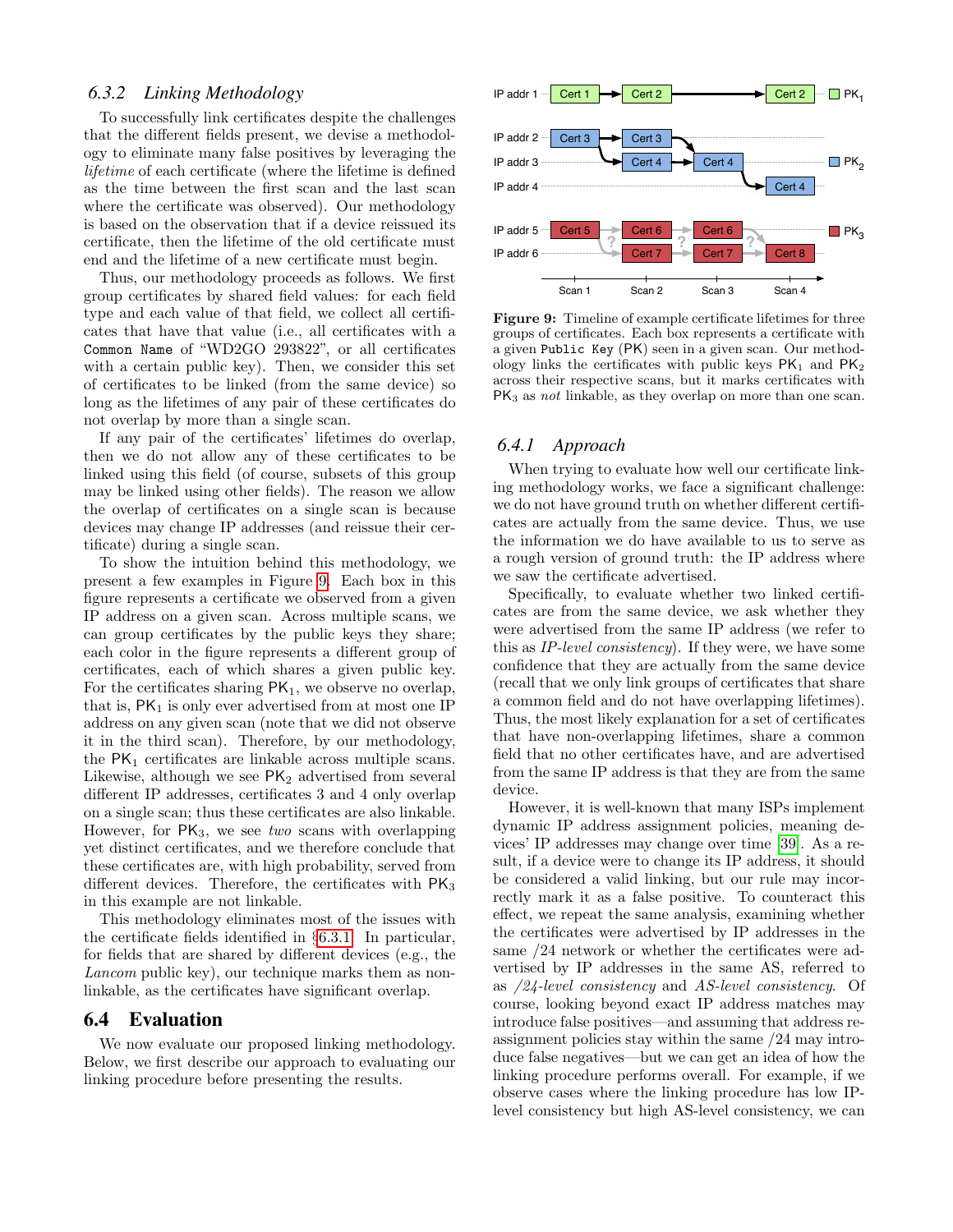<span id="page-10-0"></span>

|                    | Public Kev | Not Before | Common Name | Not After | $IN + SN$ | SAN       | CRL     | AIA      | OCSP  | 0ID      |
|--------------------|------------|------------|-------------|-----------|-----------|-----------|---------|----------|-------|----------|
| Total linked       | 23.276.298 | 16.301.321 | 8.576.231   | 6.235.419 | 4.193.744 | 2.484.652 | 389.264 | 377.310  | 3.352 | 593      |
| Unig. linked       | 11.798.203 | 5.296.175  | 1.794.118   | .197.317  | 955,764   | 123.740   | 4.912   | 3.192    | 185   | 121      |
| IP-consistency     | $41.9\%$   | 53.5%      | $51.1\%$    | $51.2\%$  | 48.2%     | 52.2%     | 85.8%   | 85.7%    | 52.2% | 83.9%    |
| $/24$ -consistency | 46.1%      | $54.3\%$   | 53.3%       | 52.9%     | 49.6%     | 55.0%     | 87.2%   | 87.1%    | 55.0% | $86.6\%$ |
| AS-consistency     | 98.0%      | $63.0\%$   | $96.6\%$    | 58.2%     | 89.3%     | 97.5%     | 95.2%   | $95.1\%$ | 97.5% | $92.6\%$ |

Table 6: The linking performance of different SSL certificate fields (IN + SN is Issuer Name & Serial No.). The first two rows show the total number of certificates linked by each field, and the total number of certificates linked only by that field. The bottom three lines show the IP-level, /24-level, and AS-level consistency.

infer that this may be a case where the AS has a dynamic IP address assignment policy.

IP addresses as Common Names. 33,145,677 (46.9%) of certificates' Common Names appear to be an IPv4 address. As our objective is to link certificates regardless of the IP address of the hosts, we intentionally disregard the certificates whose Common Name appears to be an IP address when trying to link using Common Names for the fairness of our evaluation.

Example. Consider the group of certificates in Fig-ure [9](#page-9-1) that all share the public key  $PK_2$ . Recall that our methodology would link these certificates, as they do not overlap with one another on multiple scans. We observe these certificates across three distinct IP addresses; suppose that IP addresses "2" and "3" reside in the same /24, and that all three of them are owned by the same AS. The most commonly appearing IP address (IP address 2) is seen on two of the four scans; thus the IP-level consistency is 0.5. The most commonly appearing /24 shows up three of the four times, and thus the /24-level consistency is 0.75. Finally, since they all reside in the same AS, the AS-level consistency would be 1.0. This example shows that, generally, our IP-level consistency is the most conservative, and we would expect it to be low in ASes that implement dynamic IP address assignment policies.

#### *6.4.2 Results*

Table [6](#page-10-0) presents our evaluation results when linking on each certificate field. The first two rows of the table present the number of certificates linked by that field, and the number of certificates linked only by this field. The bottom three rows present the IP-level consistency, /24-level consistency, and AS-level consistency that results when we use each field to link.

Below, we take a closer look at the performance of each of the fields; in §[6.4.3,](#page-11-1) we more closely examine the characteristics of the linked groups.

Public Key. We observe that Public Key can link the most certificates among all fields, and does so with 98% AS-level consistency, but only 41.9% IP-level consistency. To take a closer look at this discrepancy, we manually examined the certificates for which IP-level consistency is less than the average. We find that the certificates with one particular SAN—[[fritz.fonwlan.](fritz.fonwlan.box)

[box](fritz.fonwlan.box)]<sup>12</sup>—represent 12,078,402 (51.9%) of the public-keylinked certificates, but the consistency of linking of this group is 27% at the IP-level and 99% at the AS-level. Thus, these devices account for much of the low IP-level consistency of linking on public key; if we remove them, we find that the consistency jumps to 69.4% at the IP address level. We found 82.6% of these devices to be deployed in the German ISPs Deustche Telekom, Vodafone, and Telefonica Germany. These ASes are known to change end users' IP addresses frequently [\[35,](#page-14-32)[39\]](#page-14-31), explaining why we see such low IP-level consistency. Thus, there are a large number of devices that regenerate their certificates, but keep the same, unique Public Key over time; this enables us to link these certificates together and track the devices.

Linking on Public Key represents a case where a few ASes give specific devices to users and implement a dynamic IP address assignment policy. Thus, our methodology is correct in linking these certificates together (i.e., the AS-level consistency is the correct one to consider).

Not Before and Not After. These fields are both able to link large numbers of certificates—16M and 6M certificates respectively—but their consistency has poor performance in both IP- and AS-level. We tried to investigate the reason behind the poor performance by manually investigating the group of certificates linked together, but we are unable to observe any specific patterns. However, we found that the sizes of the linked groups is almost always two or three certificates; we conjecture that Not Before and Not After incorrectly link certificates that happen to share the same value but are not actually related. This is also bolstered by the fact that the size of the set of potential values (i.e., recent timestamps) for Not Before and Not After is dramatically smaller than the size of the set of potential values for Common Name and Public Key. As a result, we exclude Not Before and Not After from consideration.

Common Name. We observe that Common Name performs similarly to Public Key, with 96.6% AS-level consistency, but only 51.1% IP-level consistency. We observe that  $5,561,069$   $(21.0\%)$  of the linked certificates have URL-formatted Common Names. To investigate which domains are used for the Common Name, we grouped them by second-level domain. Interestingly,

<sup>&</sup>lt;sup>12</sup>These devices are FRITZ!Box devices mentioned in  $\S 6.3.1$ .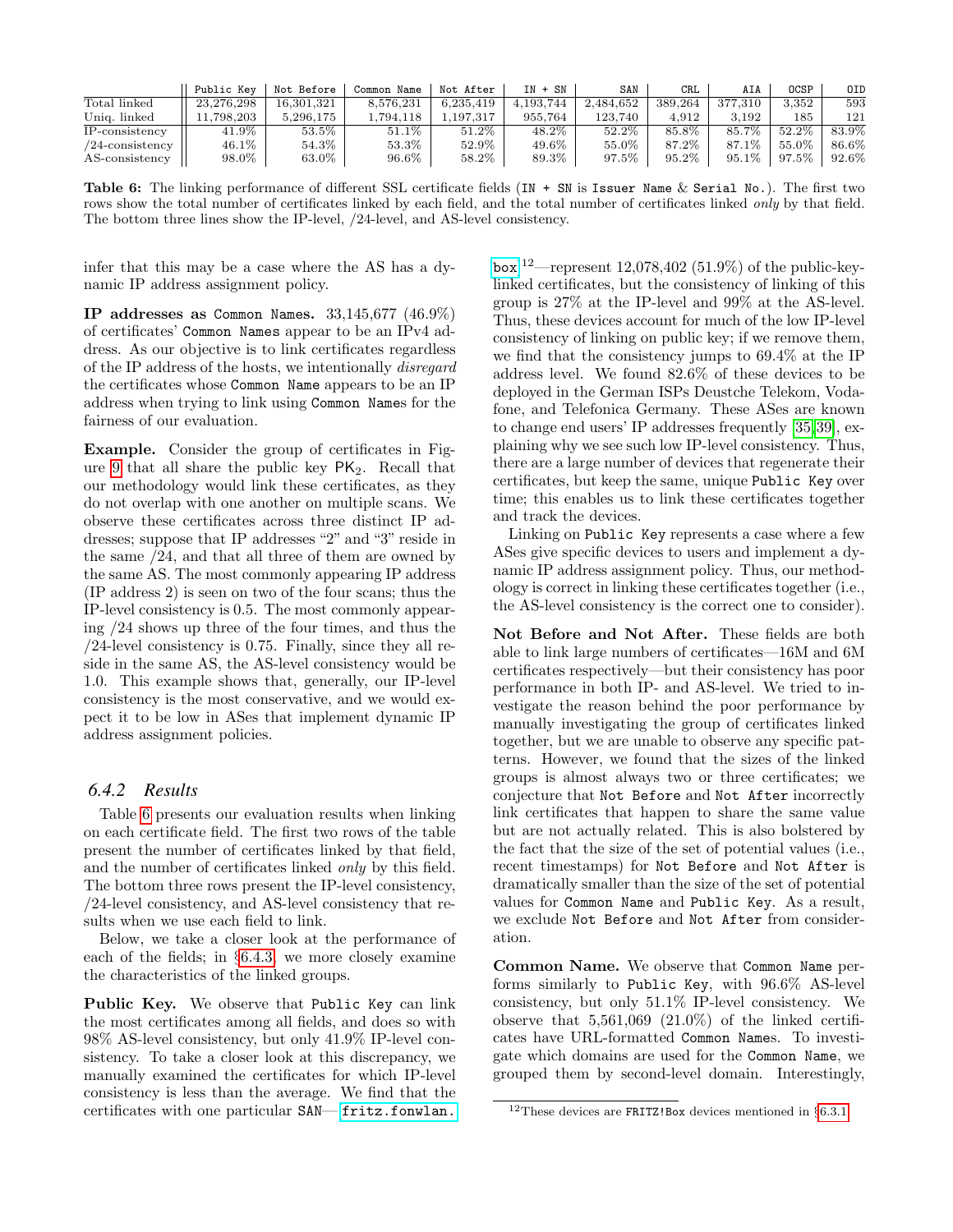895,775 (16%) of these certificates (the largest portion) share the common second-level domain [myfritz.](myfritz.net) [net](myfritz.net), which is the dynamic DNS feature provided by FRITZ!Box. Similarly, we observe that 445,585 (8%) of these certificates contain "dyndns" or "selfhost" in the Common Name, which also indicates that the device uses dynamic DNS.

Issuer Name and Serial Number. Similar to Public Key, these fields exhibit 89.3% AS-level consistency, but only 48.2% IP-level consistency. To investigate this phenomenon, we manually examined the linked certificates. Interestingly, we find 965,366 (23.1%) of certificates are advertised from "PlayBook" devices, a tablet computer developed by BlackBerry. These certificates share the same format for Issuer Name: "PlayBook: [MAC-ADDRESS]". We conjecture that these devices are connected through Blackberry's mobile network, which frequently re-assigns their IP address. If we disregard the PlayBook devices, the IPlevel consistency jumps to 71.9%.

Subject Alternate Names. We observe that SANs can link 2.4M certificates in total, but only about 123K certificates uniquely. Also, similar to Public Key, SANs show high consistency at the AS-level, but low consistency at the IP-level. Closely investigating these, we find that  $1,658,575$  (66.8%) of the linked certificates are from FRITZ!Box devices (the same devices that we found with Public Keys), explaining why SAN links few devices uniquely. As expected, the IP-level consistency among these is 24.3%, while the IP-level consistency for the non-FRITZ!Box devices is 85.0%. Thus, the behavior of linking on SANs is similar to that of Public Key.

CRL, AIA, OCSP, and OID. We found common characteristics among CRLs, AIA, OCSP, and OID. But, because they are rarely used, they link few certificates.

#### <span id="page-11-1"></span>*6.4.3 Linked Groups*

Based on the results above, we view the fields Not Before, Not After, and Issuer Name and Serial Number as having insufficient consistency to be used to link (i.e., less than 90% consistency in AS-level); we do, however, consider all other fields for linking. Specifically, we consider each field in Table [6](#page-10-0) (other than Not Before, Not After, and Issuer Name and Serial Number) in decreasing order of AS-level consistency. We iteratively link all certificates each field i, remove the linked certificates from consideration, and continue with field  $i + 1$ .

Ultimately, we are able to link 27,373,584 certificates (39.4% of all invalid certificates) into 2,980,746 groups. Figure [10](#page-11-2) shows the cumulative distribution of the sizes of these groups, both in aggregate and depending on the field that they were linked on. We find that public key can group the largest number of certificates: 62% of linked groups are composed of more than 2 certificates, and there exist groups that link up to 413 certifi-

<span id="page-11-2"></span>

Figure 10: Cumulative distribution of the number of certificates grouped by the major fields. The  $x$ -axis starts at 2 and the long tail extends to 413 certificates.

cates. In contrast, for certificates linked via CRLs, 90% of groups are only two certificates. Interestingly, in our linking process, even though we link the certificates via the SAN field after Common Names, the average number of certificates in SAN groups (5.10) is larger than that of Common Name (2.60), which suggests that each field has different potential for linking certificates.

#### *6.4.4 Comparison with Original Set*

As a final evaluation, we examine how our methodology changes the set of devices that we are able to track. To this end, we combine the linked invalid certificates (27M certificates in 2.9M groups) and unlinked invalid certificates (42M) together and examine how the lifetime of certificates changes after they are linked. We observe that the portion of unlinked certificates that appear in only a single scan drops from 61% to 50.7% and mean lifetime increases from 95.4 days to 132.3 days. This indicates that our methodology has linked together many of the ephemeral certificates, and has given us a better understanding of the behavior of the device that generated them.

## <span id="page-11-0"></span>7. TRACKING END-USER DEVICES

The linking methodology we developed in §[6](#page-7-0) permits us to associate the reissued certificates from a given device. Moreover, recall from §[5.4](#page-6-3) (and in particular Figure [7\)](#page-6-0) that over 94% of invalid certificates are hosted by a single IP address on any given scan. This indicates that, once we determine the set of certificates that originated from a given device, we can track end-user devices as they move through the IP address space, purely by observing the (invalid) SSL certificates they serve on port 443.

In this section, we explore two applications of enduser device tracking: monitoring device movement (across ASes and geographically), and inferring IP address reassignment policies. Neither of these studies are complete, and both leave open many interesting questions for future work; however, they show that, by applying our linking methodology, invalid certificates can lend considerable insight into the Internet at breadth.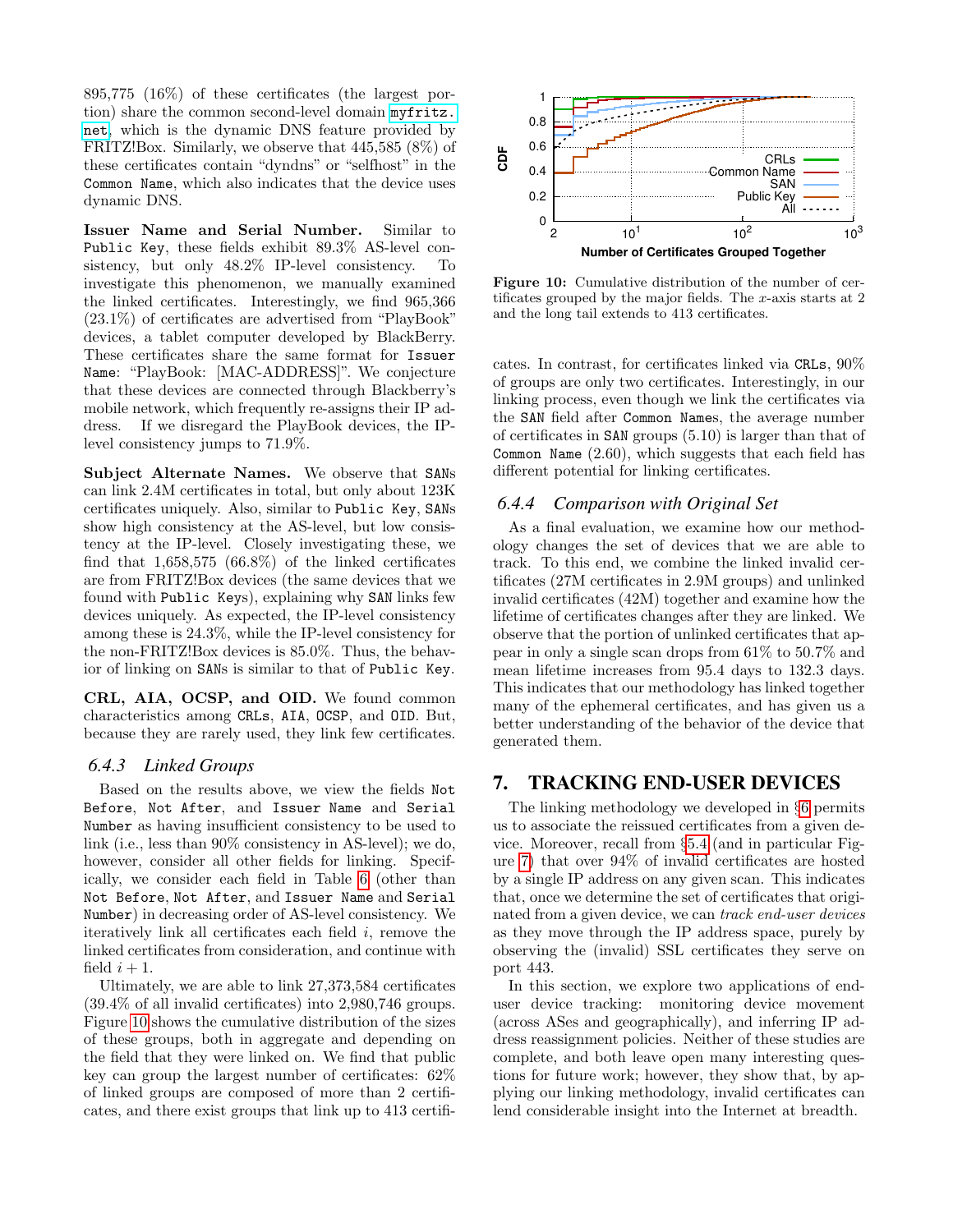# 7.1 Background

Longitudinal measurements of the Internet are crucial for understanding past trends as well as making future predictions. For example, researchers may wish to study how the end-user devices attached to the Internet are changing, as users upgrade devices or change ISPs. Unfortunately, IP addresses—the most straightforward form of identification—cannot be used to uniquely identify devices over long timescales for several reasons: ISPs often use dynamic IP address assignments [\[51\]](#page-14-33) or carrier-grade network address translators (NAT) [\[6\]](#page-13-9), and users and devices can move between ISPs.

In long timescales, researchers have given users monitoring software [\[46\]](#page-14-34) or dedicated hardware [\[40\]](#page-14-6), enabling long-term measurements regardless of IP address changes. These approaches, however, are also difficult to scale, as it is necessary to recruit users to participate. Thus, being able to track Internet-connected devices over long timescales, both at large-scale and high fidelity, remains a challenge. Most related work relies either application-level or network fingerprints. For the former, there is work [\[5,](#page-13-10) [36,](#page-14-35) [41,](#page-14-36) [54\]](#page-14-37) that aims to track users via their web browser configurations, such as cookies [\[4,](#page-13-11) [16\]](#page-14-38), User-Agent, plugins, JavaScript [\[33\]](#page-14-39) etc. In fact, recent work [\[54\]](#page-14-37) proposes generating stable device IDs using inaudible sounds. For the latter, Greenwald et al. [\[22\]](#page-14-40) have presented a method to understand the potential for, and to prevent, network device fingerprinting. Often, network device fingerprinting can reveal the type of device (or software), but is unable to identify individual devices uniquely.

The techniques we present in this section differ fundamentally from prior approaches, as they do not require users to deploy hardware [\[40,](#page-14-6)[47\]](#page-14-7), install additional software, or interact with a server  $[1,2]$  $[1,2]$ . Instead, we use latent features within the certificates that users' devices already publicly host as evidence that two different certificates measured days or weeks apart may correspond to the same physical device.

## 7.2 Trackable Devices

For the analysis below, we define a trackable device as one we observe for longer than a year. Before applying our linking methodology, we can only track the 5,585,965 devices that advertise the same distinct certificate on every scan. After applying our methodology from §[6,](#page-7-0) we find a total of 6,750,744 trackable devices, representing an increase of 17.2%. This highlights that our linking methodology is able to significantly increase the number of devices that can be tracked over time. Moreover, it shows how we are able to gain a far wider view into devices than would be possible with explicit user participation or hardware deployment.

## 7.3 Tracking Device Movement

Using our set of tracked devices, we observe 718,495 devices that change ASes at least once (among the 6,750,744 total tracked devices), as well as a total of 1,328,223 AS transitions. We can observe that most of these devices (69.7%) change their AS only once, while others changed their AS more than 100 times (and are likely mobile devices like the Playbook).

There are two common reasons why a device may move from one AS to another. First, the device's ISP could have transferred its IP addresses to another AS. To detect this, we look for instances wherein at least 50 devices switch from one AS to another between scans; this happens 1,159 times in our dataset, covering 343,687 devices movements between 500 ASes. In some instances, this is due to the ISP simply transferring its IP addresses between ASes the ISP owns. For instance, Verizon (AS19262) transferred a large portion of its IP address space to MCI Communications (AS701), acquired by Verizon, twice (once with 14,453 devices and the other with 10,880). We see similar such movements with AT&T in September, 2013 (12,739 IP addresses).

Second, a device could move from one AS to another because the user chose to switch ISPs or to physically move to a different geographic location. We observe 45,450 devices move across countries.<sup>13</sup> For example, we observe 9,719 devices moved out of the U.S. and 7,868 devices moved into the U.S.

These findings show that much can be inferred from applying our linking methodology (§[6\)](#page-7-0) to invalid certificates longitudinally. Considering the growing number of Internet of Things devices using port 443, we believe increasingly many devices will use invalid certificates for their secure communications and our approaches can be directly applicable. There are also many interesting avenues of future work, but each comes with potential ethical concerns; for instance, it may be possible to track mobile devices with these techniques, which risks tracking personal movements over time.

# 7.4 Inferring IP Reassignment Policies

Being able to track individual devices and their assigned IP addresses naturally allows us to observe how a given ISP reassigns IP addresses to its customers. To investigate reassignment policies, we group IP addresses by AS and exclude any AS that has fewer than 10 tracked devices in our dataset; this leaves 4,467 ASes. Although we cannot distinguish with certainty slowchanging from static IP addresses, we classify an address as statically assigned if it is mapped to one device across our entire dataset and we have observed it for at least one year. Figure [11](#page-13-12) shows the distribution of ASes' static IP address assignment policies.

Surprisingly many ASes assign static IP address pervasively. We observe from Figure [11](#page-13-12) that 2,517 ASes (56.3%) assign static IP addresses to 90% of their de-

<sup>13</sup>We rely on CAIDA's historical AS-to-organization dataset [\[11\]](#page-13-13) to determine the country in which each AS is located. It is worth noting that the dataset has a resolution of 3–4 months; we choose the entry that is closest to each of our scans.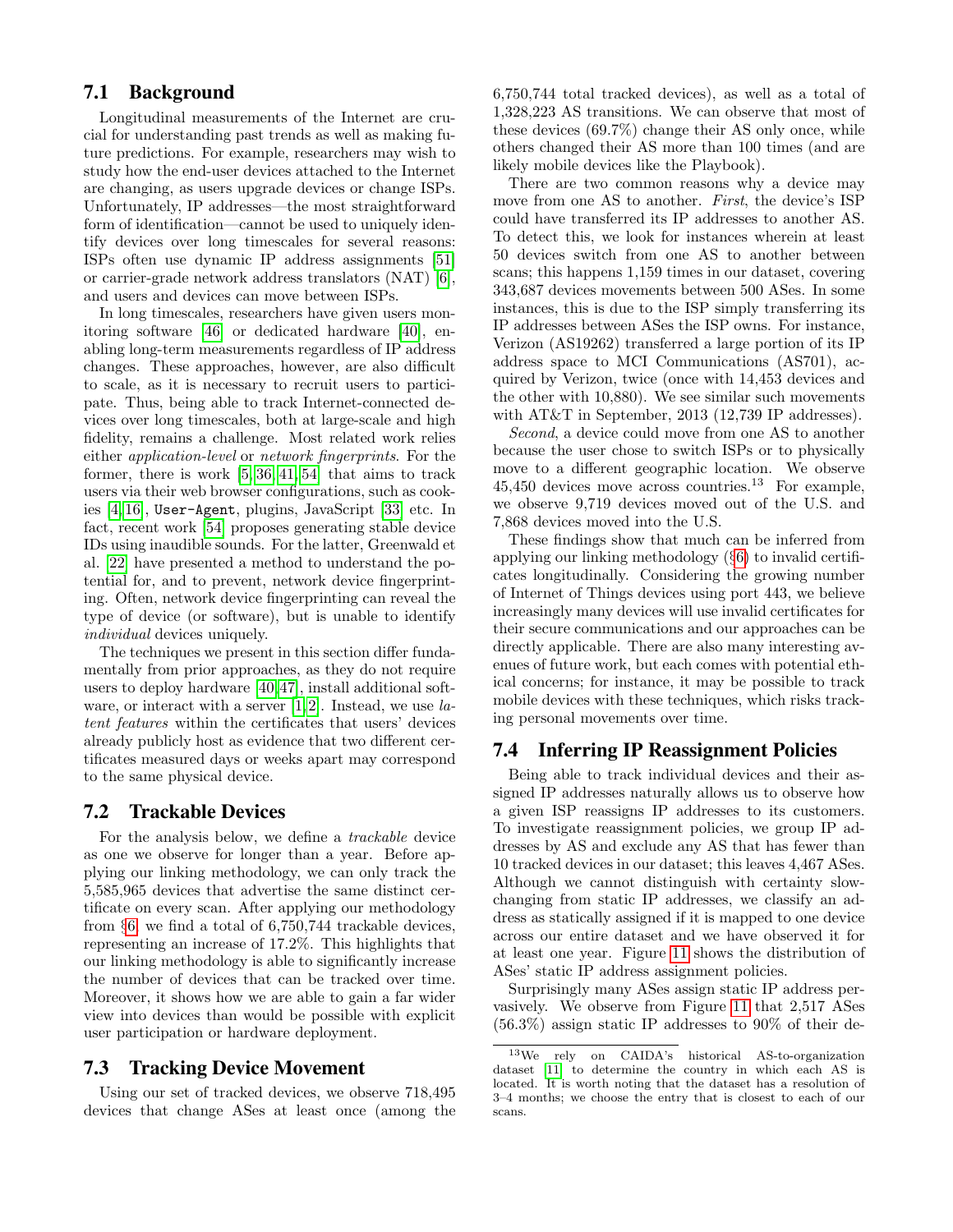<span id="page-13-12"></span>

Figure 11: The fraction of devices with statically assigned IP addresses, as a distribution over ASes. ASes tend to have long-lived IP address assignments.

vices. For example, three of Comcast Cable Communications' ASes do not reassign IP addresses to 90% (25,178) of the devices we are able to track, likewise with AT&T Internet Services (9,058 devices, or 88.9%, across 14 of their ASes).

Conversely, relatively few other ASes exhibit highly dynamic IP address reassignment policies. In particular, we found 15 ASes who assign a new IP address to at least 75% of their hosts between every scan. For example, 182,536 (76.3%) of the devices in Deutsche Telekom had their IP address changed between every scan. Similarly, the 29,385 (99.6%) devices in Telefonica Venezolana from Venezuela, 820 (97.0%) devices Tim *Celular* from Brazil, and 206  $(95.3\%)$  devices in *BSES* TeleCom Limited from India did so as well.

This application demonstrates the benefits of being able to track devices across a wide range of populated ASes, made possible, surprisingly, by the widespread deployment of invalid certificates.

## <span id="page-13-3"></span>8. CONCLUSION

In this paper, we presented the first in-depth study of the invalid certificates in the web's PKI. Although typically ignored by measurement studies and browsers (and end users who proceed anyway), we have demonstrated that invalid certificates merit study, as they constitute the vast majority (65.0% in daily average, and 87.9% in total measurement period) of all certificates in the web's PKI over the past four years. Our investigation into the origins of invalid certificates led us to observe significant differences with valid ones, and to ultimately conclude that invalid certificates originate largely from end-user devices that regularly regenerate new, self-signed certificates. Surprisingly, a large number of invalid certificates stem from a rather small set of device manufacturers and ISPs. Moreover, we presented techniques that use the latent features of invalid certificates to track devices over long periods of time, permitting a broad, longitudinal study of IP address reassignment policies and user mobility without any explicit user interaction.

Future work can strengthen the results in this paper. Primarily, we lack a ground truth against which to validate our techniques for tracking end-user devices, largely because our technique applies to devices that do not appear in standard device-tracking datasets, such as RIPE Atlas [\[43\]](#page-14-41) and SamKnows [\[47\]](#page-14-7). We believe that the approach that we have taken in this paper (using IP-level, /24-level, and AS-level consistency as a proxy for accuracy) in fact forms a lower bound of the true accuracy, as nearly half of all IP address changes result in a different /16 [\[39\]](#page-14-31), but a more direct validation is in order. Despite these shortcomings, this paper provides strong evidence that invalid certificates, though long overlooked, can provide valuable insights into the certificate ecosystem, IP address changes, and end-user devices in general. We believe that many areas of future work can benefit from incorporating them, and to this end, we make our data and code publicly available at <https://securepki.org>

#### Acknowledgments

We thank the anonymous reviewers and our shepherd, kc claffy, for their helpful comments. This research was supported by NSF grants CNS-1409249, CNS-1421444, CNS-1563320, and CNS-1564143, and by the NSA as part of a Science of Security lablet.

## 9. REFERENCES

- <span id="page-13-1"></span>[1] Cisco IP Device Tracking. 2015. [http://www.cisco.](http://www.cisco.com/c/en/us/td/docs/switches/lan/Denali_16-1/ConfigExamples_Technotes/Config_Examples/Device_Tracking/ip_device_tracking.pdf) [com/c/en/us/td/docs/switches/lan/Denali\\_16-1/](http://www.cisco.com/c/en/us/td/docs/switches/lan/Denali_16-1/ConfigExamples_Technotes/Config_Examples/Device_Tracking/ip_device_tracking.pdf) [ConfigExamples\\_Technotes/Config\\_Examples/](http://www.cisco.com/c/en/us/td/docs/switches/lan/Denali_16-1/ConfigExamples_Technotes/Config_Examples/Device_Tracking/ip_device_tracking.pdf) [Device\\_Tracking/ip\\_device\\_tracking.pdf](http://www.cisco.com/c/en/us/td/docs/switches/lan/Denali_16-1/ConfigExamples_Technotes/Config_Examples/Device_Tracking/ip_device_tracking.pdf).
- <span id="page-13-2"></span>[2] SolarWinds User Device Tracker. 2015. [http://cdn.swcdn.net/creative/v12.7/pdf/](http://cdn.swcdn.net/creative/v12.7/pdf/datasheets/SW_UDT_datasheet.pdf) [datasheets/SW\\_UDT\\_datasheet.pdf](http://cdn.swcdn.net/creative/v12.7/pdf/datasheets/SW_UDT_datasheet.pdf).
- <span id="page-13-4"></span>[3] D. Akhawe and A. P. Felt. Alice in Warningland: A Large-scale Field Study of Browser Security Warning Effectiveness. USENIX Security, 2013.
- <span id="page-13-11"></span>[4] G. Acar, C. Eubank, S. Englehardt, M. Juarez, A. Narayanan, and C. Diaz. The Web Never Forgets: Persistent Tracking Mechanisms in the Wild. CCS, 2014.
- <span id="page-13-10"></span>[5] G. Acar, M. Juarez, N. Nikiforakis, C. Diaz, S. Gürses, F. Piessens, and B. Preneel. FPDetective: Dusting the Web for Fingerprinters. CCS, 2013.
- <span id="page-13-9"></span>[6] S. Alcock, R. Nelson, and D. Miles. Investigating the impact of service provider NAT on residential broadband users. INFOCOM, 2010.
- <span id="page-13-5"></span>[7] A. Bates, J. Pletcher, T. Nichols, B. Hollembaek, and K. R.B. Butler. Forced Perspectives: Evaluating an SSL Trust Enhancement at Scale. IMC, 2014.
- <span id="page-13-0"></span>[8] D. Cooper, S. Santesson, S. Farrell, S. Boeyen, R. Housley, and W. Polk. Internet X.509 Public Key Infrastructure Certificate and Certificate Revocation List (CRL) Profile. RFC 5280, IETF, 2008. <http://www.ietf.org/rfc/rfc5280.txt>.
- <span id="page-13-7"></span>[9] CAIDA Routeviews Prefix to AS Mappings Dataset. [http://www.caida.org/data/routing/](http://www.caida.org/data/routing/routeviews-prefix2as.xml) [routeviews-prefix2as.xml](http://www.caida.org/data/routing/routeviews-prefix2as.xml).
- <span id="page-13-8"></span>[10] CAIDA AS Classifications Dataset. <http://www.caida.org/data/as-classification/>.
- <span id="page-13-13"></span>[11] CAIDA AS Organizations Dataset. <http://www.caida.org/data/as-organizations/>.
- <span id="page-13-6"></span>[12] Convergence. <http://convergence.io>.